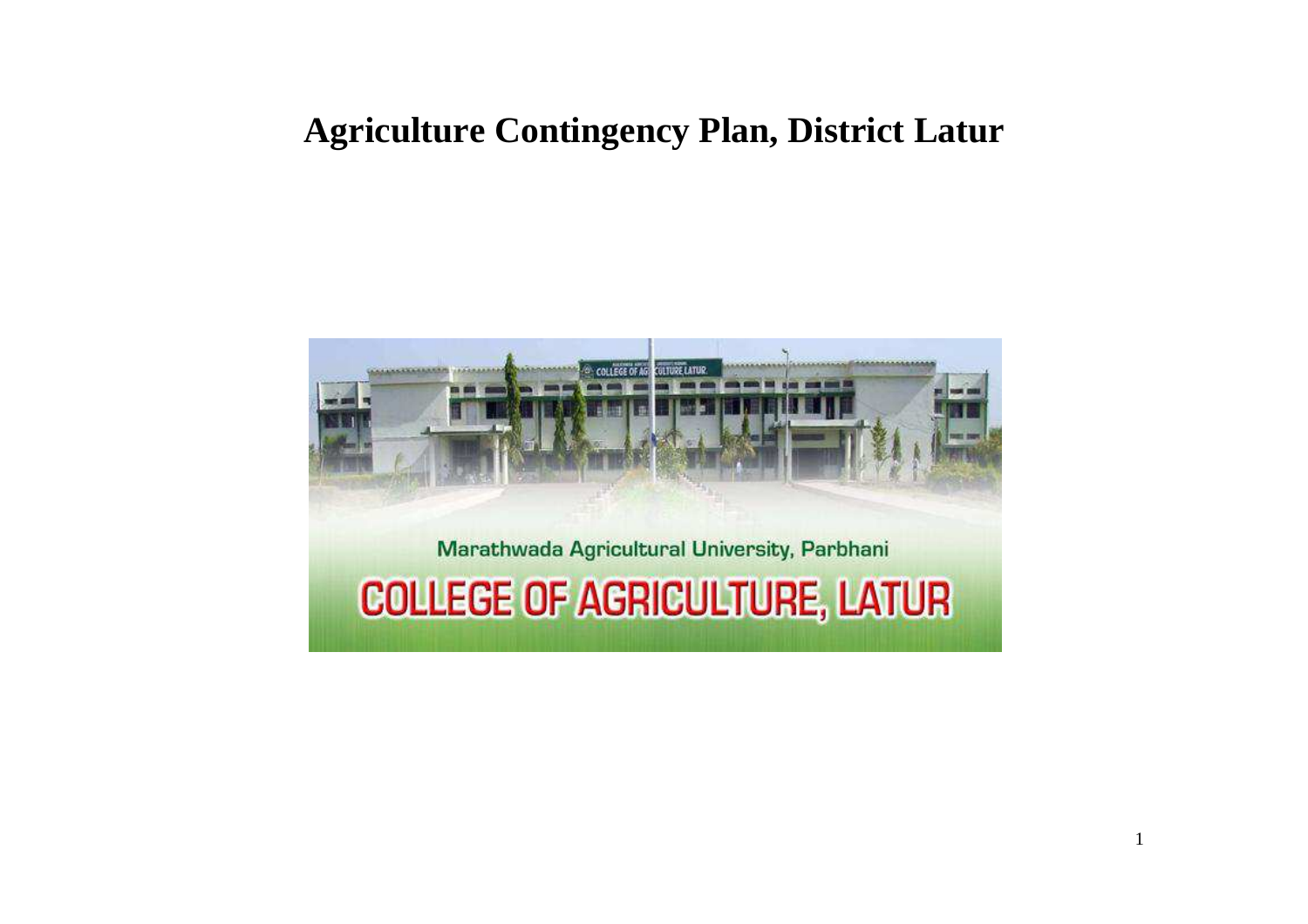### **State: Maharashtra Agriculture Contingency Plan: Latur District**

|     | 1.0 District Agriculture profile                         |                                                                                       |                |                       |  |  |  |
|-----|----------------------------------------------------------|---------------------------------------------------------------------------------------|----------------|-----------------------|--|--|--|
| 1.1 | <b>Agro-Climatic/Ecological Zone</b>                     |                                                                                       |                |                       |  |  |  |
|     | Agro Ecological Sub Region (ICAR)                        | Deccan Plateau, Hot Semi-Arid Eco-Region (6.2)                                        |                |                       |  |  |  |
|     | Agro-Climatic Region (Planning Commission)               | Western Plateau and Hills Region (IX)                                                 |                |                       |  |  |  |
|     | Agro Climatic Zone (NARP)                                | Central Maharashtra plateau Zone (MH-7)                                               |                |                       |  |  |  |
|     | List all the districts or part thereof falling under the | 1. Aurangabad 2.Jalana 3. Parbhani 4. Hingoli 5. Beed 6. Osmanabad 7. Latur 8. Nanded |                |                       |  |  |  |
|     | <b>NARP</b> Zone                                         | 9. Dhule 10. Buldhana 11. Amravathi 12. Jalgaon 13. Akola                             |                |                       |  |  |  |
|     |                                                          | 14. Yeotmal                                                                           |                |                       |  |  |  |
|     | Geographic coordinates of district                       | Latitude                                                                              | Longitude      | Altitude              |  |  |  |
|     |                                                          | $18^{\circ}$ 23'5.65" N                                                               | 76°34'51.50" E | 515 m above sea leval |  |  |  |
|     | Name and address of the concerned ZRS / <b>ZARS</b> /    | National Agricultural Research Project,                                               |                |                       |  |  |  |
|     | RARA / RRA / RRTTS                                       | Marathwada Agriculture University Parbhani                                            |                |                       |  |  |  |
|     |                                                          | Paithan Road, Aurangabad 500431                                                       |                |                       |  |  |  |
|     |                                                          | (Maharashtra)                                                                         |                |                       |  |  |  |
|     | Mention the KVK located in the district                  | Manjara Charitable Trust, Krishi Vigyan                                               |                |                       |  |  |  |
|     |                                                          | Kendra, Latur 413 531.                                                                |                |                       |  |  |  |

| Rainfall                                        | Normal RF (mm) | Normal Rainy days | Normal Onset             | <b>Normal Cessation</b>              |
|-------------------------------------------------|----------------|-------------------|--------------------------|--------------------------------------|
|                                                 |                | (number)          | (Specify week and month) | (Specify week and month)             |
| $SW$ monsoon (June - Sep):                      | 634.9          |                   | June $2nd$ week (MW 23)  | October $4^{\text{th}}$ week (MW 40) |
| NE monsoon (Oct - Dec):                         | 85.2           |                   |                          |                                      |
| Winter (Jan - Feb):                             |                |                   |                          |                                      |
| Summer (Mar - May):                             | 43.6           |                   |                          |                                      |
| Annual                                          | 769.7          |                   |                          |                                      |
| (Source: Meteorology Department, MAU, Parbhani) |                |                   |                          |                                      |

| 1.3 | $\mathbf{\mathbf{\mathsf{\scriptstyle{L}}}$ and use<br>pattern of<br>the district<br><b>(latest)</b> | Geographical<br>area<br>$(000 \text{ ha})$ | Cultivable<br>area | Forest<br>area | Land under<br>non-<br>agricultural<br>use | Permanent<br>pastures | Cultivable<br>waste land | Land under<br>Misc. tree<br>crops and<br>groves | Barren and<br>uncultivable<br>land | Current<br>fallows | Other<br>fallows |
|-----|------------------------------------------------------------------------------------------------------|--------------------------------------------|--------------------|----------------|-------------------------------------------|-----------------------|--------------------------|-------------------------------------------------|------------------------------------|--------------------|------------------|
|     | statistics)                                                                                          |                                            |                    |                |                                           |                       |                          |                                                 |                                    |                    |                  |
|     |                                                                                                      | 715.7                                      | 657.5              | 1.8            | 21.4                                      | 21.3                  | 24.1                     | 20.9                                            | 18.9                               | 46.4               | 42.1             |

(Source: Agriculture Statistical Information Maharashtra State 2005- 2006 (Part – II) (Maharashtra socio-economic database, 2010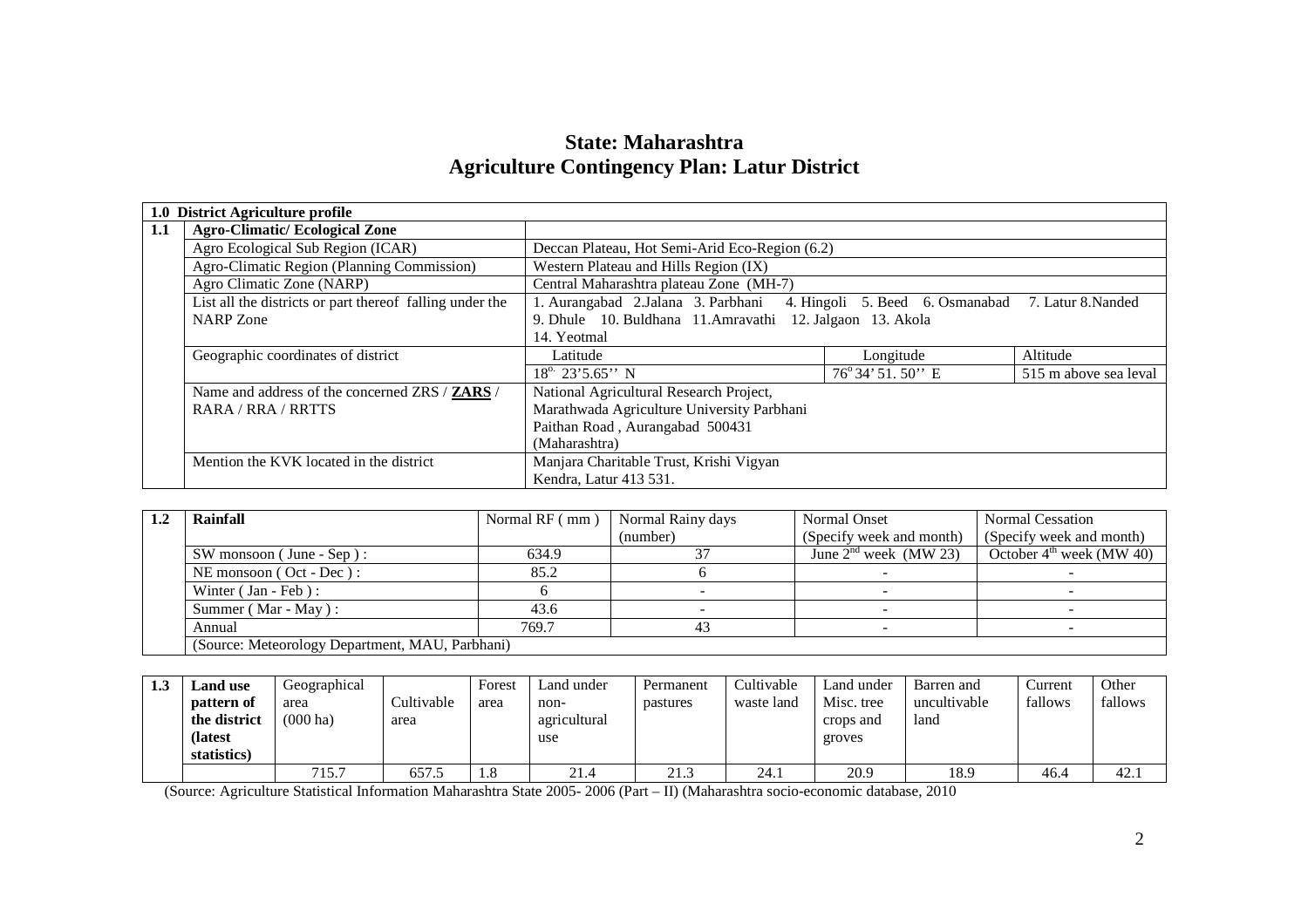| . | <b>Major Soils types</b>  | 600 <sub>ha</sub><br>Area ( | (%) of total geographical area<br><b>Percent</b> |  |
|---|---------------------------|-----------------------------|--------------------------------------------------|--|
|   | 1.Deep soils              | 253.67                      | 25.70<br>33.7U                                   |  |
|   | 2. Medium deep<br>- SO1lS | 105.80                      | .4.89                                            |  |
|   | 3.Shallow soils           | 351.10                      | 49.4                                             |  |

(Source: NBSS and LUP, Nagpur)

| 1.5 | <b>Agricultural land use</b> | <b>'000 ha</b><br>Area ' | Cropping intensity $\%$ |  |
|-----|------------------------------|--------------------------|-------------------------|--|
|     | Net sown area                | 529                      |                         |  |
|     | Area sown more than once     | 5 <sub>c</sub>           | 130                     |  |
|     | Gross cropped area           | 688                      |                         |  |

| 1.6 | <b>Irrigation</b>                                             | Area ( $\sqrt{000 \text{ ha}}$ ) |                          | Percent (%)                             |  |
|-----|---------------------------------------------------------------|----------------------------------|--------------------------|-----------------------------------------|--|
|     |                                                               |                                  |                          |                                         |  |
|     | Net Irrigated area                                            | 319.00                           |                          |                                         |  |
|     | Gross irrigated area                                          | 394.00                           |                          |                                         |  |
|     | Rainfed area                                                  | 294.00                           |                          |                                         |  |
|     | <b>Sources of Irrigation</b>                                  | <b>Number</b>                    | Area ('000 ha)           | (%)                                     |  |
|     | Canals                                                        | $\overline{\phantom{a}}$         | 5.8                      | ۰                                       |  |
|     | Tanks                                                         | $\overline{\phantom{0}}$         | $\blacksquare$           | $\overline{\phantom{0}}$                |  |
|     | Open wells                                                    | $\overline{\phantom{0}}$         | 50.0                     | -                                       |  |
|     | Bore wells                                                    | $\overline{\phantom{a}}$         | $\sim$                   | ۰<br>٠                                  |  |
|     | Lift irrigation                                               | $\overline{\phantom{a}}$         | $\overline{\phantom{a}}$ |                                         |  |
|     | Other sources (Farm ponds)                                    | $\overline{\phantom{a}}$         | $\sim$                   | ٠                                       |  |
|     | Total                                                         | $\overline{\phantom{a}}$         | $\overline{\phantom{a}}$ | ٠                                       |  |
|     | No. of tractors                                               | $\overline{\phantom{a}}$         | $\overline{\phantom{a}}$ | ۰                                       |  |
|     | Pump sets                                                     | $\overline{\phantom{0}}$         | $\overline{\phantom{a}}$ | $\overline{\phantom{0}}$                |  |
|     | Micro-irrigation (2009-10)<br>(Drip 1.7 and sprinkler 6.3 ha) | $\overline{\phantom{0}}$         | 8.0                      | ۰                                       |  |
|     | Groundwater availability and use                              | No. of blocks                    | % area                   | <b>Quality of water</b>                 |  |
|     | Over exploited                                                | ۰                                | $\overline{\phantom{0}}$ | safe                                    |  |
|     | Critical                                                      | ٠                                | $\overline{\phantom{0}}$ | Safe                                    |  |
|     | Semi-critical                                                 | $\overline{a}$                   |                          | Safe                                    |  |
|     | Safe                                                          | $\qquad \qquad \blacksquare$     | $\overline{\phantom{0}}$ | Safe                                    |  |
|     | Waste water availability and use                              | $\overline{\phantom{a}}$         | $\overline{\phantom{0}}$ |                                         |  |
|     | Ground water quality                                          | $\overline{\phantom{a}}$         | $\overline{\phantom{a}}$ | Suitable for drinking<br>and irrigation |  |

\* Over-exploited: groundwater utilization > 100%; critical: 90-100% semi-critical: 70-90%; safe: < 70%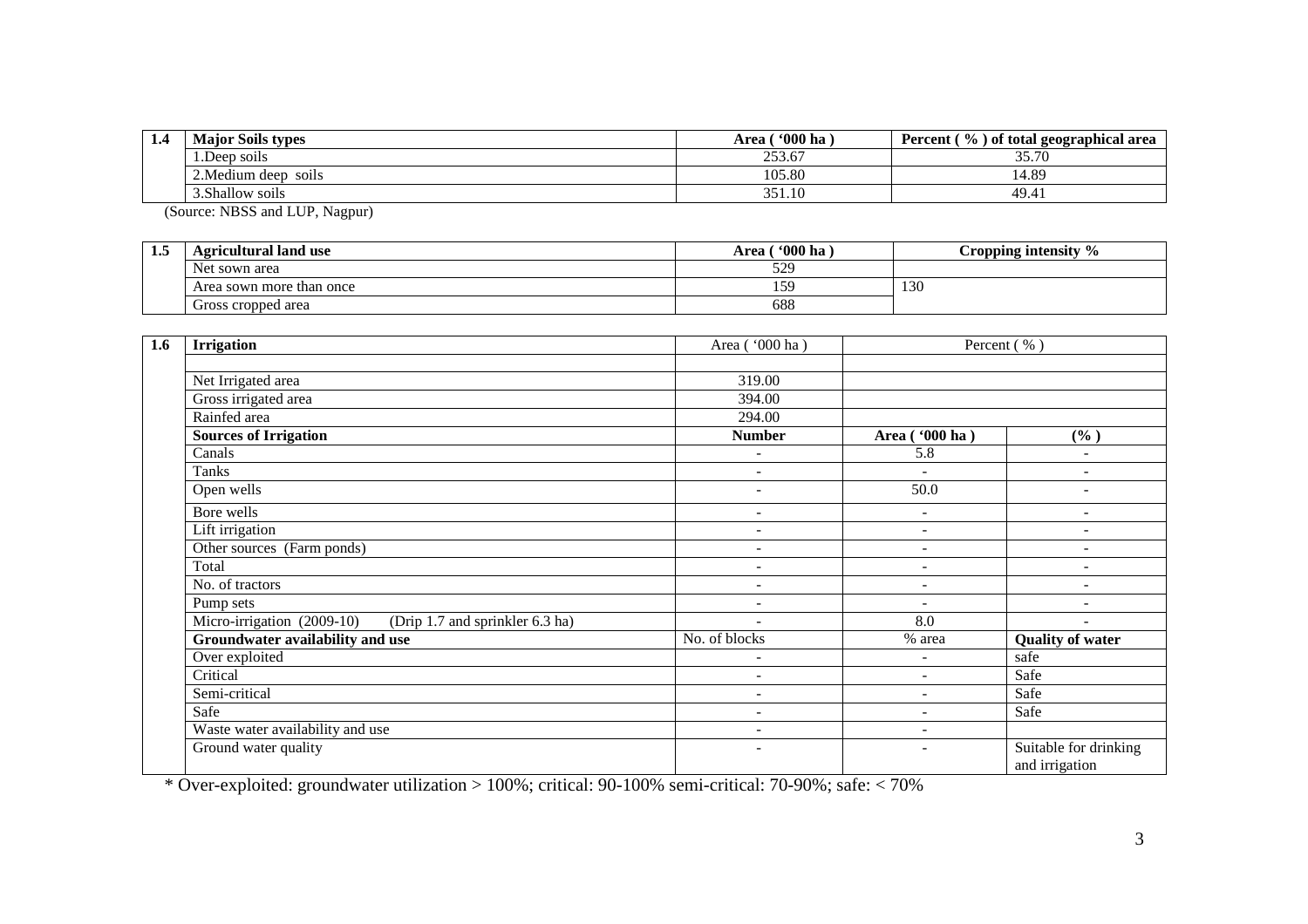#### **Area under major field crops & horticulture etc.**

| $\overline{1.7}$ | <b>Major Field Crops cultivated</b>    | Area ('000 ha)           |                                |                             |                          |                          |                          |                          |                          |                   |
|------------------|----------------------------------------|--------------------------|--------------------------------|-----------------------------|--------------------------|--------------------------|--------------------------|--------------------------|--------------------------|-------------------|
|                  |                                        |                          | <b>Kharif</b>                  |                             |                          | Rabi 2007-08             |                          | <b>Summer</b>            |                          |                   |
|                  |                                        | <b>Irrigated</b>         | Rainfed                        | <b>Total</b>                | <b>Irrigated</b>         | <b>Rainfed</b>           | <b>Total</b>             | <b>Irrigated</b>         | <b>Rainfed</b>           | <b>Total</b>      |
|                  | Soybean                                | $\equiv$                 | 155.3                          | 155.3                       | $\equiv$                 |                          |                          | $\overline{a}$           | $\omega$                 | 155.3             |
|                  | Sorghum                                | $\blacksquare$           | 141.0                          | 141.0                       | $\blacksquare$           | 28.7                     | 28.7                     | $\blacksquare$           | $\blacksquare$           | 169.7             |
|                  | Pigeon pea                             | $\overline{\phantom{a}}$ | 70.9                           | 70.9                        | $\blacksquare$           | $\blacksquare$           | $\blacksquare$           | $\sim$                   | $\blacksquare$           | 70.9              |
|                  | Black gram                             | $\overline{a}$           | 66.9                           | 66.9                        | $\blacksquare$           | $\overline{\phantom{a}}$ | $\overline{\phantom{a}}$ | $\overline{\phantom{a}}$ | $\overline{\phantom{a}}$ | 66.9              |
|                  | Green gram                             | $\overline{\phantom{a}}$ | 24.9                           | 24.9                        | $\overline{\phantom{a}}$ | $\blacksquare$           | $\overline{\phantom{a}}$ | $\blacksquare$           | $\blacksquare$           | 24.9              |
|                  | Sunflower                              | $\blacksquare$           | 14.1                           | 14.1                        | $\blacksquare$           | $\blacksquare$           | $\sim$                   | $\sim$                   | $\blacksquare$           | 14.1              |
|                  | Wheat                                  | $\blacksquare$           | $\overline{\phantom{a}}$       | $\sim$                      | 27.4                     | $\blacksquare$           | 27.4                     | $\sim$                   | $\blacksquare$           | 27.4              |
|                  | Gram                                   | $\equiv$                 | $\overline{\phantom{a}}$       | $\overline{\phantom{a}}$    | $\overline{\phantom{a}}$ | 43.1                     | 43.1                     | $\overline{\phantom{a}}$ | $\blacksquare$           | 43.1              |
|                  | Safflower                              | $\blacksquare$           | $\overline{\phantom{a}}$       | $\sim$                      | $\blacksquare$           | 8.5                      | 8.5                      | $\blacksquare$           | $\blacksquare$           | 8.5               |
|                  | Sunflower                              | $\blacksquare$           | $\blacksquare$                 | $\mathcal{L}^{\mathcal{L}}$ | $\overline{11.7}$        | $\overline{\phantom{a}}$ | $\overline{11.7}$        | $\omega$                 | $\mathbb{Z}^2$           | $\overline{11.7}$ |
|                  | Sugarcane                              |                          | $\blacksquare$                 | $\sim$                      | 33.5                     |                          | 33.5                     | $\blacksquare$           | $\mathbf{r}$             | 33.5              |
|                  | Horticulture crops - Fruits            |                          | Total area (000 ha) (2009-100) |                             |                          | <b>Irrigated</b>         |                          |                          | Rainfed                  |                   |
|                  | Fig                                    |                          | 0.03<br>1.02                   |                             |                          | $\blacksquare$           |                          | $\blacksquare$           |                          |                   |
|                  | Mango                                  |                          |                                |                             | $\blacksquare$           |                          |                          | $\blacksquare$           |                          |                   |
|                  | Sapota                                 |                          | 0.04                           |                             | $\blacksquare$           |                          |                          | $\blacksquare$           |                          |                   |
|                  | Pomogrenate                            |                          | $\overline{0.11}$              |                             | $\sim$                   |                          |                          | $\overline{\phantom{a}}$ |                          |                   |
|                  | Total (1990-91 to 2009-10)             |                          | 23.89                          |                             | 23.89                    |                          | $\blacksquare$           |                          |                          |                   |
|                  | <b>Horticulture crops - Vegetables</b> |                          | Total area                     |                             | <b>Irrigated</b>         |                          | <b>Rainfed</b>           |                          |                          |                   |
|                  | Tomato                                 |                          | $\blacksquare$                 |                             | $\overline{a}$           |                          | $\overline{\phantom{a}}$ |                          |                          |                   |
|                  | <b>Brinjal</b>                         |                          | $\blacksquare$                 |                             |                          | $\overline{\phantom{a}}$ |                          |                          | $\blacksquare$           |                   |
|                  | Chilli                                 |                          | $\blacksquare$                 |                             |                          | $\blacksquare$           |                          |                          | $\overline{\phantom{a}}$ |                   |
|                  | Onion                                  |                          | $\overline{\phantom{a}}$       |                             |                          | $\blacksquare$           |                          |                          | $\sim$                   |                   |
|                  | <b>Medicinal and Aromatic crops</b>    |                          | <b>Total area</b>              |                             |                          | <b>Irrigated</b>         |                          |                          | <b>Rainfed</b>           |                   |
|                  |                                        |                          | $\mathbb{Z}^2$                 |                             |                          |                          |                          |                          |                          |                   |
|                  | <b>Plantation Crops</b>                |                          | <b>Total area</b>              |                             |                          | <b>Irrigated</b>         |                          |                          | Rainfed                  |                   |
|                  | Not Applicable                         |                          | $\blacksquare$                 |                             |                          |                          |                          |                          |                          |                   |
|                  | <b>Fodder crops</b>                    |                          | <b>Total area</b>              |                             |                          | <b>Irrigated</b>         |                          |                          | <b>Rainfed</b>           |                   |
|                  | Sorghum                                |                          | $\overline{NA}$                |                             |                          | $\blacksquare$           |                          |                          | $\blacksquare$           |                   |
|                  | Maize                                  |                          | NA                             |                             |                          | $\sim$                   |                          | $\sim$                   |                          |                   |
|                  | Lucern                                 |                          | NA                             |                             |                          | $\sim$                   |                          | $\sim$                   |                          |                   |
|                  | Berseem                                |                          | NA                             |                             |                          | $\overline{\phantom{a}}$ |                          |                          | $\sim$                   |                   |
|                  | Gajraj                                 |                          | <b>NA</b>                      |                             | $\blacksquare$           |                          |                          | $\sim$                   |                          |                   |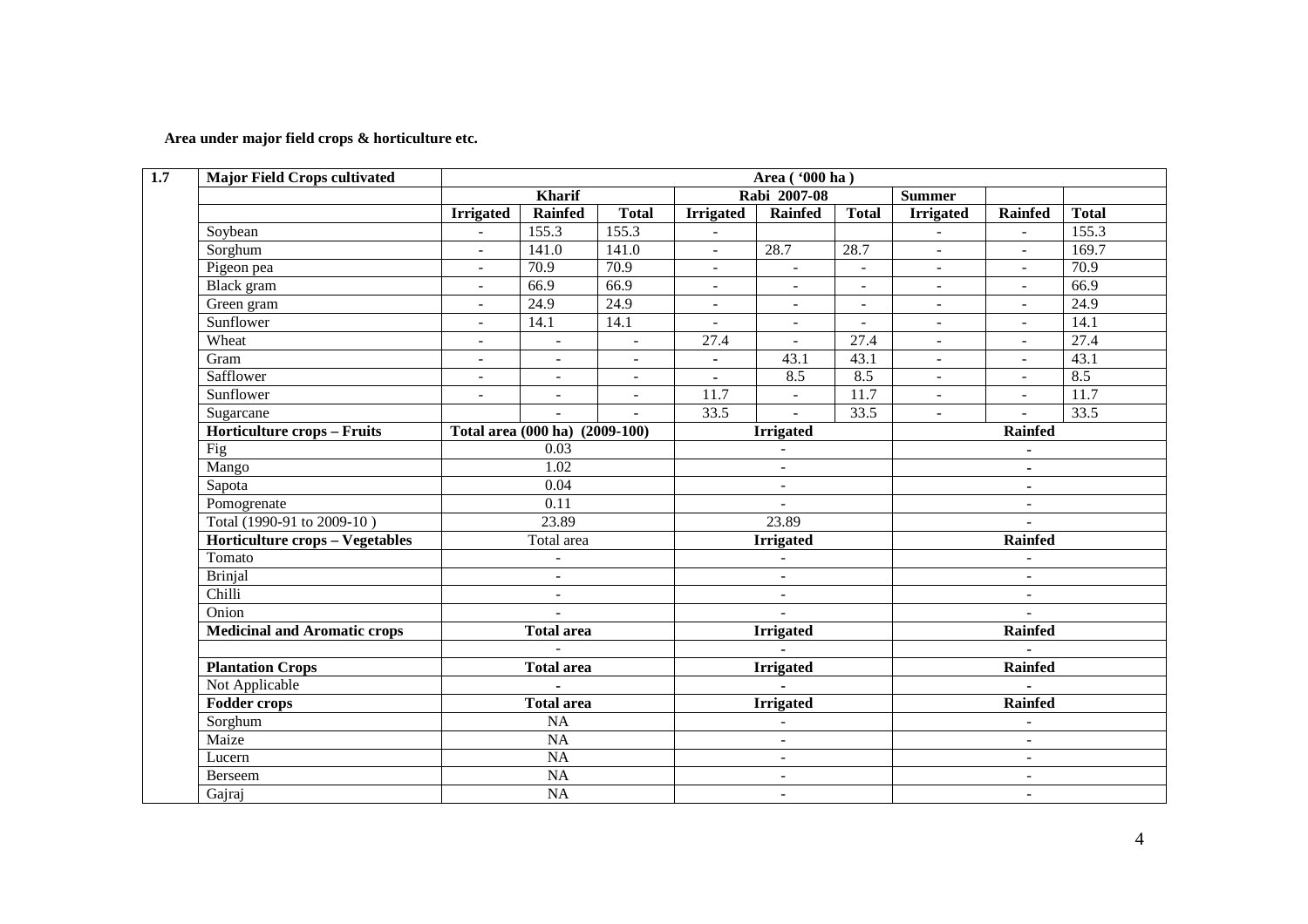|  | $\sim$<br>l'otal fodder crop area | . YZ |  |
|--|-----------------------------------|------|--|
|  | Grazing land                      | ב־גי |  |
|  | Sericulture etc                   |      |  |
|  | Specify<br>Others                 |      |  |

(Source: JDA's ZREAC report, kharif, 2010

| 1.8  | <b>Livestock</b>              | Number ('000)            |              |                    |
|------|-------------------------------|--------------------------|--------------|--------------------|
|      | Cattle                        | 368.537                  |              |                    |
|      | Buffaloes total               | 256.949                  |              |                    |
|      | Commercial dairy farms        | $\overline{\phantom{a}}$ |              |                    |
|      | Goat                          | 154.242                  |              |                    |
|      | Sheep                         | 39.704                   |              |                    |
|      | Others (Camel, pig, Yak etc.) | $\overline{\phantom{0}}$ |              |                    |
| 1.9  | <b>Poultry</b>                | $\sim$                   |              |                    |
|      | Commercial                    | 179.983                  |              |                    |
|      | Backyard                      | 227.571                  |              |                    |
| 1.10 | <b>Fisheries</b>              | Area (000 ha)            | Yield (t/ha) | Production (tones) |
|      | Brackish water                | NA                       | <b>NA</b>    | NA                 |
|      | Fresh water                   | 12.974                   | 0.274        | 3564               |
|      | Others                        | <b>NA</b>                | <b>NA</b>    | <b>NA</b>          |

**Source:** Maharashtra Animal and Fishery Sciences University, Nagpur.

| 1.11 | <b>Production and</b><br><b>Productivity of</b>             |                          | Kharif                   | Rabi                     |                          | Summer                   |                          | Total                 |                         |
|------|-------------------------------------------------------------|--------------------------|--------------------------|--------------------------|--------------------------|--------------------------|--------------------------|-----------------------|-------------------------|
|      | major crops<br>Average of last<br>5 years: 2003 to<br>2008) | Production<br>000 t)     | Productivity<br>(kg/ha)  | Production<br>(000 t)    | Productivity<br>(kg/ha)  | Production<br>(000t)     | Productivity<br>(kg/ha)  | Production<br>(000 t) | Productivity<br>(kg/ha) |
|      | Soybean                                                     | 121.4                    | 782                      |                          | -                        |                          |                          | 121.4                 | 782                     |
|      | Sorghum                                                     | 182.6                    | 1295                     | $\overline{\phantom{a}}$ | $\overline{\phantom{a}}$ |                          | $\overline{\phantom{a}}$ | 182.6                 | 1295                    |
|      | Pigeon pea                                                  | 63.1                     | 890                      | $\overline{\phantom{a}}$ | $\overline{\phantom{a}}$ | $\overline{\phantom{0}}$ |                          | 63.1                  | 890                     |
|      | Black gram                                                  | 13.8                     | 207                      |                          | $\overline{\phantom{a}}$ | $\overline{\phantom{0}}$ |                          | 13.8                  | 207                     |
|      | Green gram                                                  | 4.8                      | 191                      | $\overline{\phantom{a}}$ | $\overline{\phantom{a}}$ | $\overline{\phantom{0}}$ |                          | 4.8                   | 191                     |
|      | Sunflower                                                   | 7.2                      | 512                      |                          | $\overline{\phantom{a}}$ | $\blacksquare$           |                          | 7.2                   | 512                     |
|      | Wheat                                                       | $\overline{\phantom{0}}$ | $\overline{\phantom{a}}$ | 35.3                     | 1290                     | $\overline{\phantom{a}}$ | $\overline{\phantom{0}}$ | 35.3                  | 1290                    |
|      | Gram                                                        | $\overline{\phantom{a}}$ |                          | 15.4                     | 357                      | $\overline{\phantom{a}}$ |                          | 15.4                  | 357                     |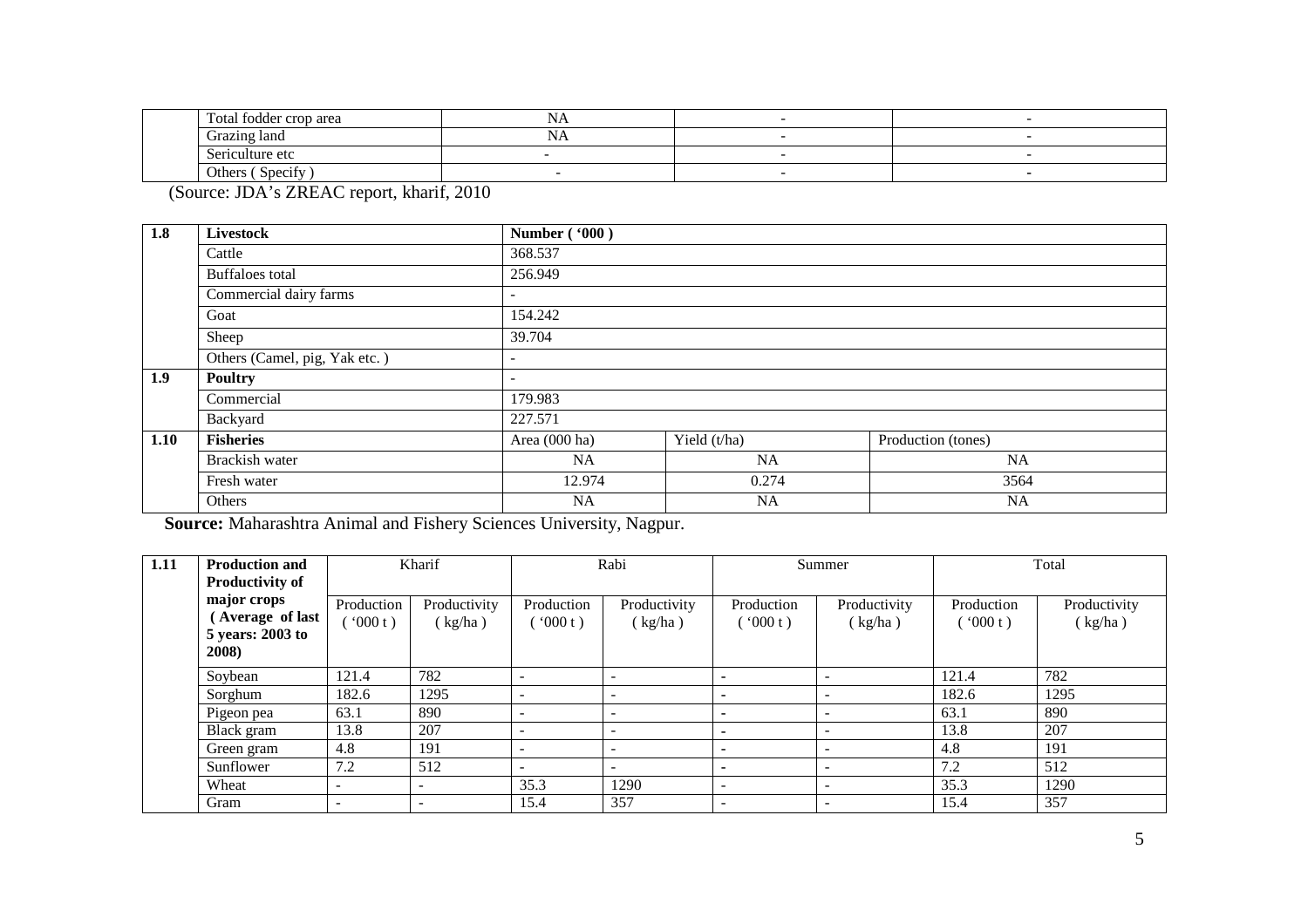| Safflower                        |       |    | 4.9                      | 582                      |                          |                          | 4.9                      | 582  |
|----------------------------------|-------|----|--------------------------|--------------------------|--------------------------|--------------------------|--------------------------|------|
| Sunflower                        |       |    | 6.8                      | 582                      | ٠                        | $\overline{\phantom{0}}$ | 6.8                      | 582  |
| Groundnut                        |       |    | -                        | -                        | -                        | 1350                     | 8.0                      | 1350 |
| Sunflower                        |       | -  | $\overline{\phantom{0}}$ | $\overline{\phantom{0}}$ | $\overline{\phantom{a}}$ | 703                      | 1.1                      | 703  |
| Sugarcane                        | 20100 | 60 | 2010.0                   | 6000                     |                          |                          |                          |      |
| <b>Major Horticultural crops</b> |       |    |                          |                          |                          |                          |                          |      |
| Mango                            |       |    |                          |                          | -                        | $\overline{\phantom{0}}$ | -                        |      |
| Tammarind                        |       | -  | $\overline{\phantom{0}}$ | -                        | -                        |                          | $\overline{\phantom{0}}$ | -    |
| Pomogrenate                      | -     | -  | $\overline{\phantom{a}}$ | -                        | $\overline{\phantom{a}}$ | $\overline{\phantom{0}}$ | $\overline{\phantom{0}}$ | ۰    |
| Sapota                           | -     | -  | $\overline{\phantom{0}}$ | $\overline{\phantom{a}}$ | $\overline{\phantom{a}}$ | $\overline{\phantom{a}}$ | $\overline{\phantom{0}}$ | -    |
| <b>Sweet Orange</b>              | -     |    | -                        | -                        | -                        | $\overline{\phantom{0}}$ | -                        |      |
| Others                           | -     |    | -                        |                          |                          | $\overline{\phantom{0}}$ |                          |      |

| 1.12 | Sowing window for 5 major | Soybean            | Sorghum            | Pigeon pea           | Black gram        | Green gram        |
|------|---------------------------|--------------------|--------------------|----------------------|-------------------|-------------------|
|      | crops (start and end of   |                    |                    |                      |                   |                   |
|      | sowing period)            |                    |                    |                      |                   |                   |
|      | Kharif - Rainfed          | June 15 to July 15 | June 15 to July 15 | June $15$ to July 30 | June 15 to July 7 | June 15 to July 7 |
|      | Kharif - Irrigated        |                    |                    |                      |                   |                   |
|      |                           | Wheat              | Sorghum            | Chickpea             | Safflower         | Sunflower         |
|      | Rabi - Rainfed            |                    | October 1 to 15    | October 1 to 15      | October 1 to 15   | October 1 to 15   |
|      | Rabi - Irrigated          | Nov $1$ to $20$    | 15 Oct to 15 Nov   | 15 Oct to 15 Nov     | 15 Oct to 115 Nov | 15 Oct to 15 Nov  |
|      |                           |                    |                    |                      |                   |                   |

| 1.13 | What is the major contingency the district is prone to?  | Regular                                      | Occasional | None |
|------|----------------------------------------------------------|----------------------------------------------|------------|------|
|      | (Tick mark and mention years if known during the last 10 |                                              |            |      |
|      | years period)                                            |                                              |            |      |
|      | Drought                                                  |                                              |            |      |
|      | Flood                                                    |                                              |            |      |
|      | Cyclone                                                  | -                                            |            |      |
|      | Hail storm                                               |                                              |            |      |
|      | Heat wave                                                | $\overline{\phantom{a}}$                     |            |      |
|      | Cold wave                                                |                                              |            |      |
|      | Frost                                                    |                                              |            |      |
|      | Sea water inundation                                     |                                              |            |      |
|      | Pests and diseases (specify)                             |                                              |            |      |
|      |                                                          | 1. Heliothis (pigeonpea, gram) 2. Spodoptera |            |      |
|      |                                                          | (Soybean) 3.Sphingid (Moong and Urd)         |            |      |
|      |                                                          | 4. Jassids & whitefly (cotton)               |            |      |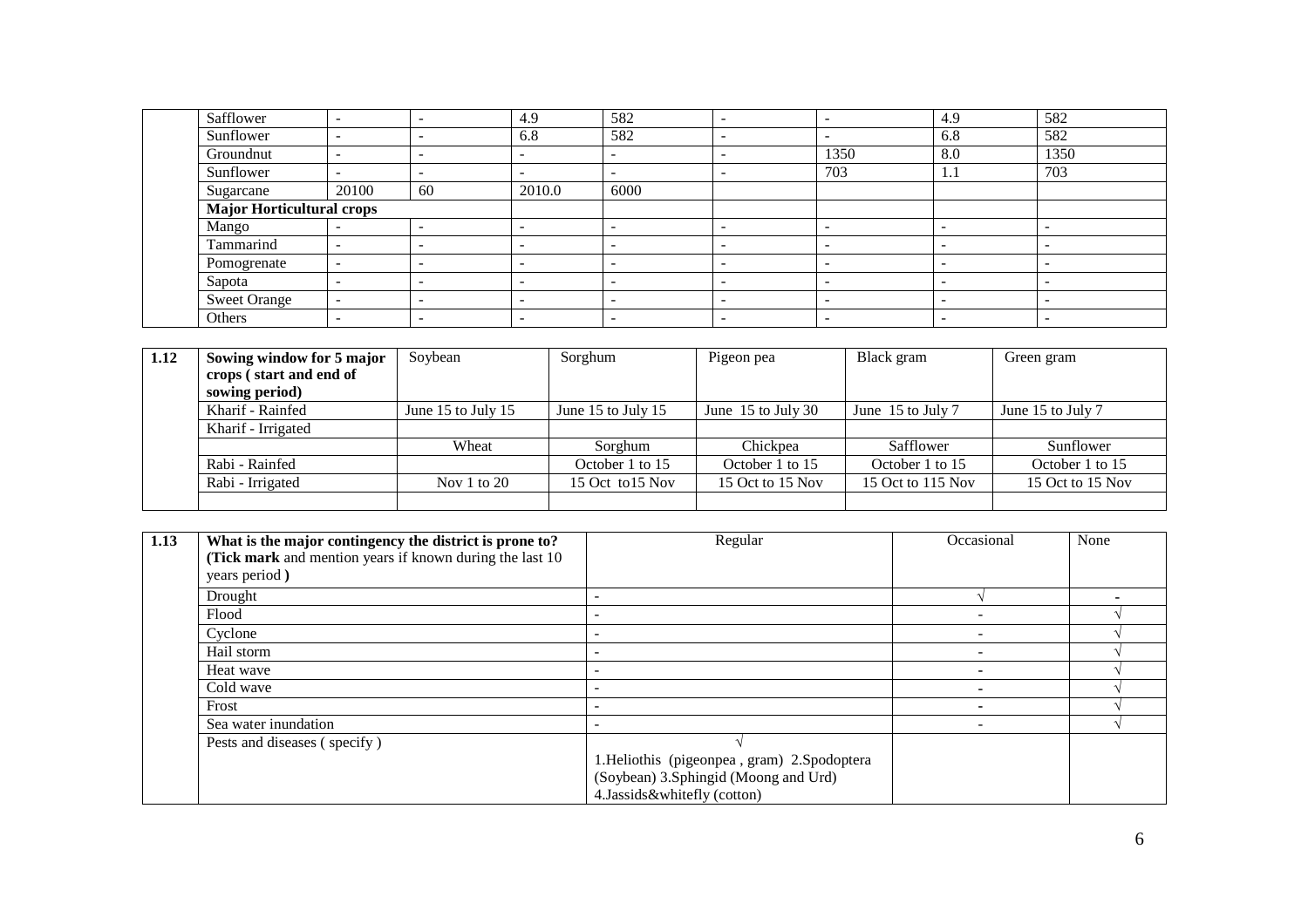| 1.14 | e Digital maps of the district<br>Include | .<br>n map of district within States as z<br>Annexure<br>Location | $\overline{\phantom{0}}$<br>$V_{\text{AC}}$<br>Enclosed<br>⊥ ∪⊾ |
|------|-------------------------------------------|-------------------------------------------------------------------|-----------------------------------------------------------------|
|      | for                                       | l rainfall as<br>Annexure $\angle$<br>Mean annual                 | $V \alpha c$<br>Enclosed<br>工厂                                  |
|      |                                           | $\degree$ Annexure $\degree$<br>Soil map as A                     | $V_{\text{AC}}$<br>Enclosed<br>工厂                               |





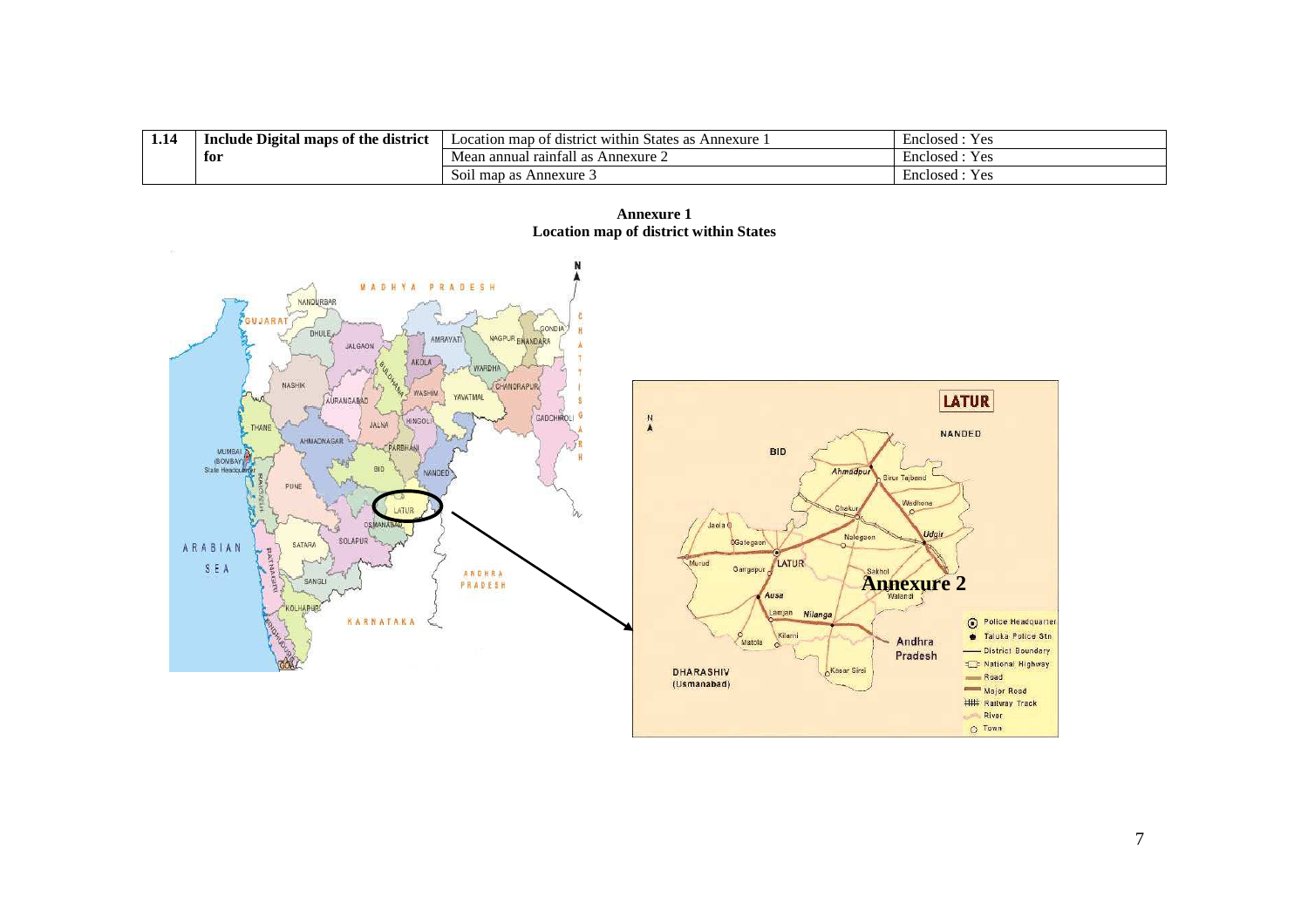**Mean monthly rainfall of Latur District**Mean monthly rainfall (mm)250.0205.2192.7200.0181.8rainfall (mm) **rainfall (mm)** 145.6150.0100.063.350.025.4 4.7 10.0 14.1 21.1 5.82.10.0Jan Feb Mar Apr May Jun Jul Aug Sep Oct Nov Dec

**Month**

**Annexure- II Mean monthly rainfall of Latur district** 

(Source: IMD) (1941-90)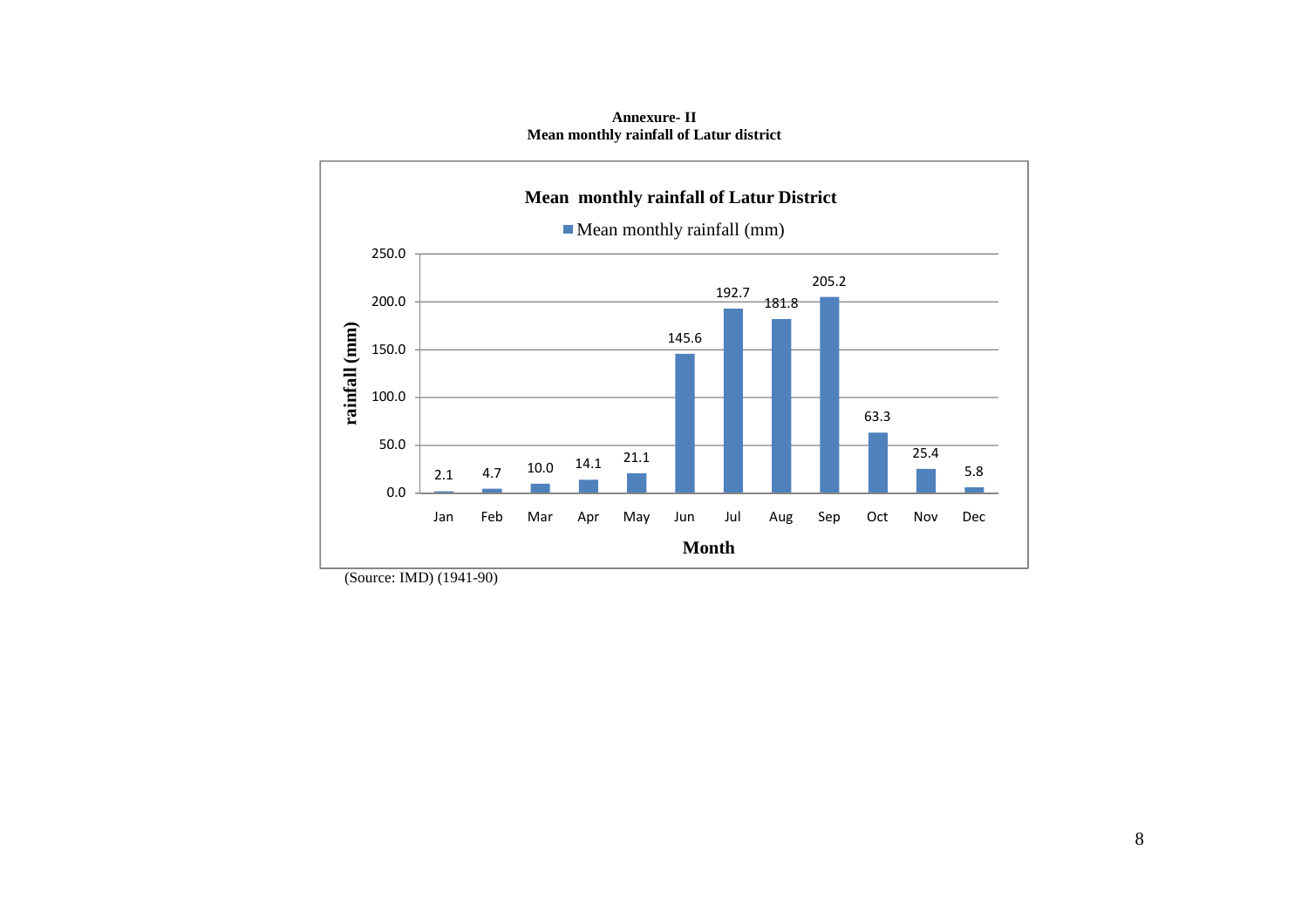#### **Annexure 3**



 **Soil map of Latur district** 

Source: NBSS & LUP Regional Centre, Nagpur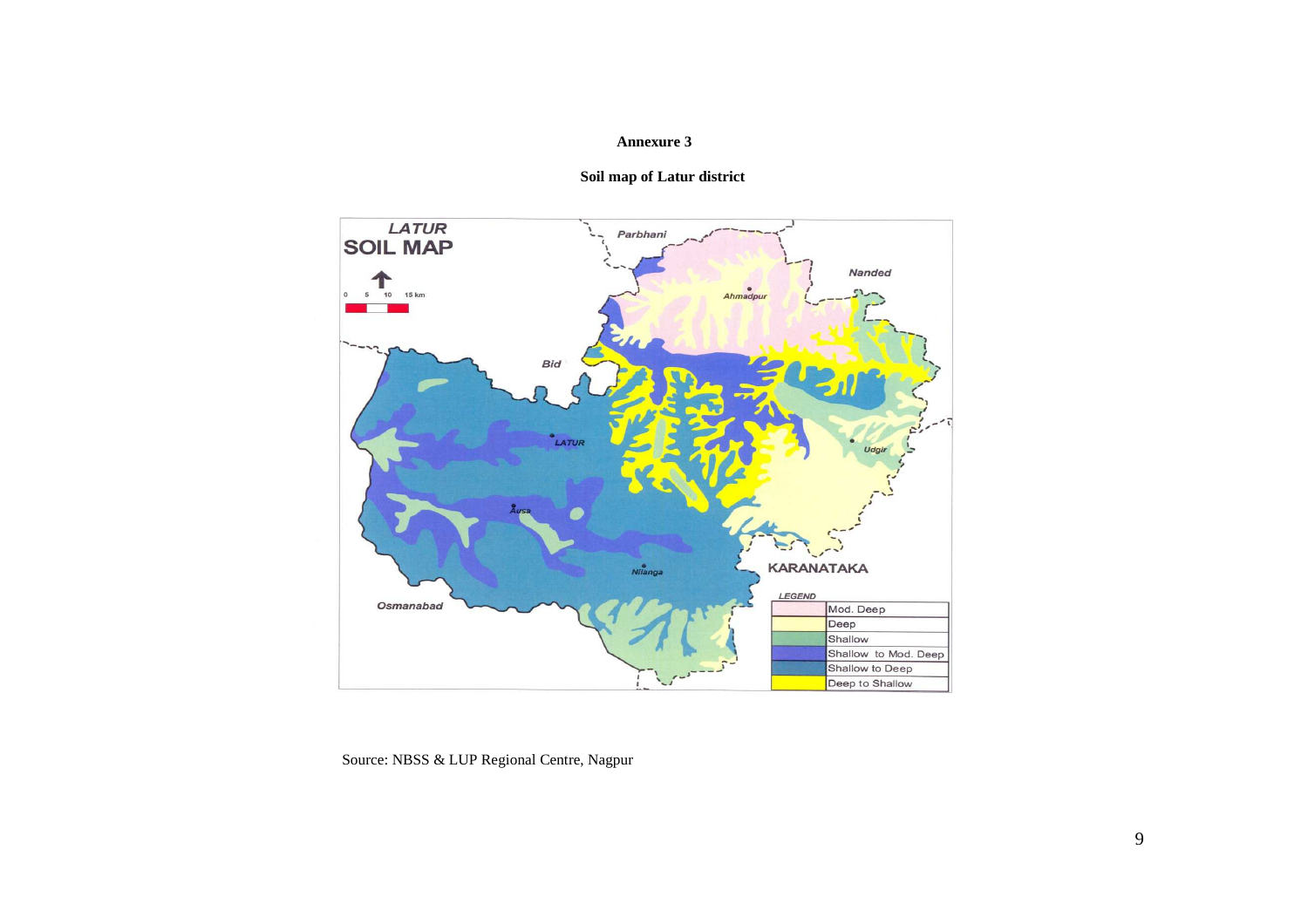**2.0 Strategies for weather related contingencies** 

**2.1 Drought 2.1.1 Rainfed situation** 

| <b>Condition</b>                                                    |                                    |                                                              |                                                               | <b>Suggested Contingency measures</b>                         |                                                                                                                              |
|---------------------------------------------------------------------|------------------------------------|--------------------------------------------------------------|---------------------------------------------------------------|---------------------------------------------------------------|------------------------------------------------------------------------------------------------------------------------------|
| <b>Early season</b><br>drought (delayed<br>onset)                   | <b>Major Farming situation</b>     | <b>Normal Crop/Cropping</b><br>system                        | <b>Change in Crop/Cropping</b><br>system                      | Agronomic<br>measures                                         | <b>Remarks</b> on<br>Implementation                                                                                          |
| Delay by 2 week<br>(Specify month) $*$<br>June 4 <sup>th</sup> week | Medium deep to deep<br>black soils | Soybean<br>Sorghum<br>Pigeon pea<br>Black gram<br>Green gram | No Change<br>No Change<br>No Change<br>No Change<br>No Change | No Change<br>No Change<br>No Change<br>No Change<br>No Change | Linkage with<br>$\bullet$<br>MAU, MSSC<br>and NSC for<br>seed.                                                               |
|                                                                     | Shallow black soils                | Soybean<br>Sorghum<br>Pigeon pea<br>Black gram               | No Change<br>No Change<br>No Change<br>No Change              | No Change<br>No Change<br>No Change<br>No Change              | Linkage with<br>$\bullet$<br><b>MAIDC</b> for<br>implements.<br>Linkage with<br>$\bullet$<br>MAU, KVK for<br>agro techniques |

| <b>Condition</b>                                         |                                       |                                          |                                                                                                                | <b>Suggested Contingency measures</b>                                                                                                      |                                                                                        |
|----------------------------------------------------------|---------------------------------------|------------------------------------------|----------------------------------------------------------------------------------------------------------------|--------------------------------------------------------------------------------------------------------------------------------------------|----------------------------------------------------------------------------------------|
| <b>Early season</b><br>drought (delayed<br>onset)        | Major<br>Farming<br>situation         | <b>Normal</b><br>Crop/Cropping<br>system | <b>Change in Crop/Cropping system</b>                                                                          | <b>Agronomic measures</b>                                                                                                                  | <b>Remarks</b> on<br>Implementation                                                    |
| Delay by 4 week<br>(Specify month)<br>July $2^{nd}$ week | Medium deep<br>to deep black<br>soils | Soybean                                  | No change / Soybean+ pigeon pea 4:2<br>row proportion ( $MAUS$ 71,81) +<br>(BSMR 736, 853, BDN 708, 711)       | Normal package of practices<br>recommended by MAU,<br>Parbhani<br>Open furrow every after 2 to 4<br>rows of soybean with Balram<br>plough. | Linkage with<br>$\bullet$<br>MAU, MSSC,<br>NSC, NFSM<br>and Village<br>seed production |
|                                                          |                                       | Sorghum                                  | Pearlmillet + Pigeonpea $4:2$<br>(Shradha, Saburi, Shanti, AIMP-<br>$92901$ + (BSMR 736, 853, BDN 708,<br>711) | Normal package of practices<br>recommended by MAU.<br>Parbhani                                                                             | programme<br>for seed.                                                                 |
|                                                          |                                       | Pigeon pea                               | No change /<br>Soybean + Pigeonpea 4:2 $(JS-335,$                                                              | Normal package of practices<br>recommended by MAU,                                                                                         | Linkage with<br>$\bullet$                                                              |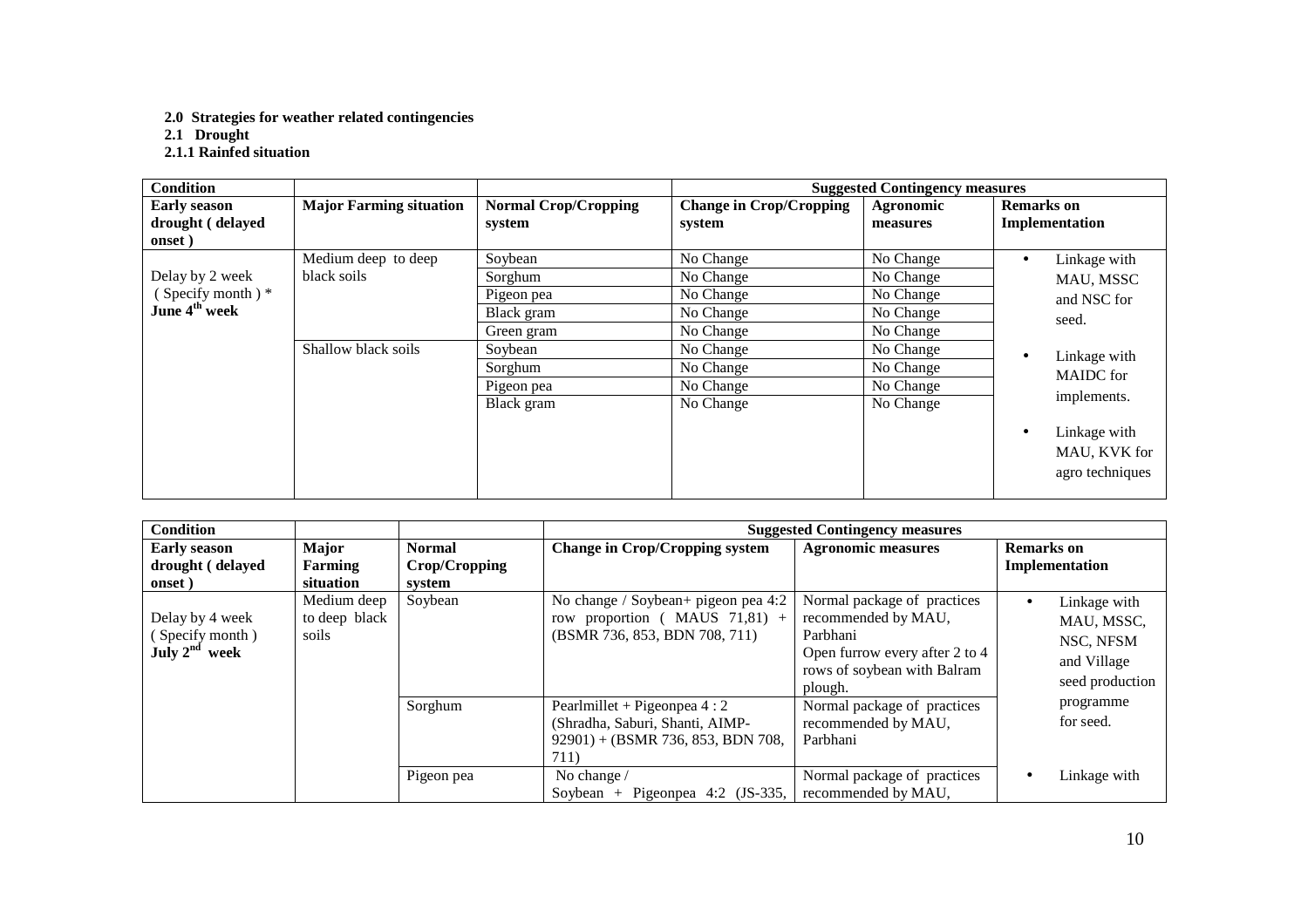|                        | Black gram | $MAUS-71,81$ + (BSMR 736, 853,<br>BDN 708, 711)<br>Soybean + Pigeonpea $4:2$ (JS-335,<br>$MAUS-71,81$ + (BSMR 736, 853,<br>BDN 708, 711) | Parbhani<br>Open furrow every after 2 to 4<br>rows of soybean with Balram<br>plough.<br>--------do--------                                                                        | MAIDC,<br><b>ZILLA</b><br>PARISHAD for<br>implements.<br>Linkage with<br>$\bullet$<br>MAU, KVK for |
|------------------------|------------|------------------------------------------------------------------------------------------------------------------------------------------|-----------------------------------------------------------------------------------------------------------------------------------------------------------------------------------|----------------------------------------------------------------------------------------------------|
|                        | Green gram | Soybean + Pigeonpea $4:2$ (JS-335,<br>MAUS-71,81) + (BSMR 736, 853,<br>BDN 708, 711)                                                     | -------do--------                                                                                                                                                                 | agro techniques                                                                                    |
| Shallow black<br>soils | Soybean    | No change / Soybean+ pigeon pea 4:2<br>row proportion ( $MAUS$ 71,81) +<br>(BDN 708, 711)                                                | Normal package of practices<br>recommended by MAU,<br>Parbhani<br>Prefer early maturing<br>varieties.<br>Open furrow every after 2 to 4<br>rows of soybean with Balram<br>plough. |                                                                                                    |
|                        | Sorghum    | Pearlmillet + Pigeonpea $4:2$<br>(Shradha, Saburi, Shanti, AIMP-<br>$92901$ + (BDN 708, 711)                                             | Normal package of practices<br>recommended by MAU,<br>Parbhani                                                                                                                    |                                                                                                    |
|                        | Pigeon pea | No change /<br>Soybean + Pigeonpea 4:2 $(JS-335,$<br>$MAUS-71,81$ + (BDN 708, 711)                                                       | Normal package of practices<br>recommended by MAU,<br>Parbhani<br>Open furrow every after 2 to 4<br>rows of soybean with Balram<br>plough.                                        |                                                                                                    |
|                        | Black gram | Soybean + Pigeonpea $4:2$ (JS-335,<br>$MAUS-71,81) + (BDN 708, 711)$                                                                     | -------do--------                                                                                                                                                                 |                                                                                                    |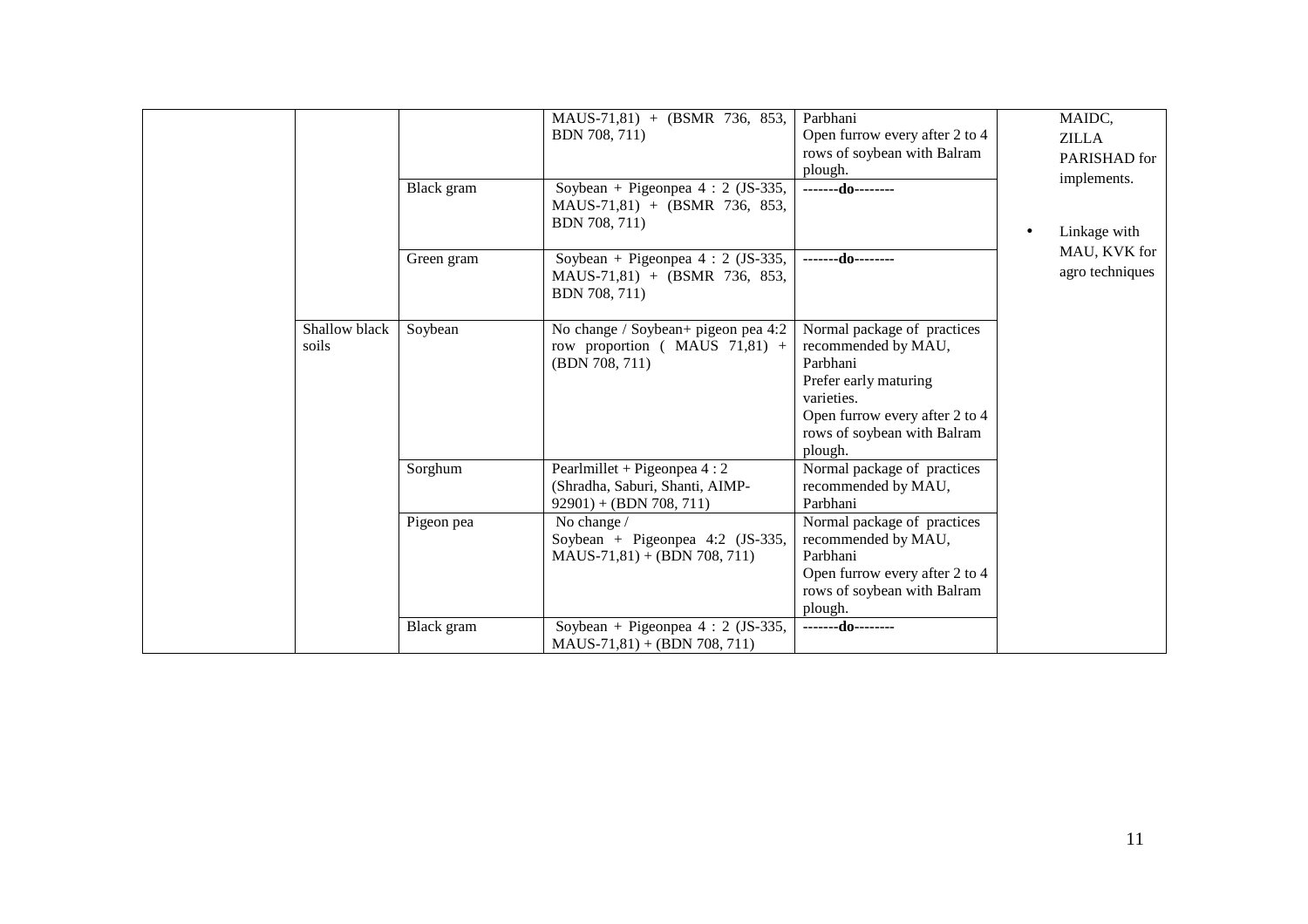| <b>Condition</b>                                                |                                    |                                          |                                                                                                                                             | <b>Suggested Contingency measures</b>                                                                                                                                                                  |                                                                                       |
|-----------------------------------------------------------------|------------------------------------|------------------------------------------|---------------------------------------------------------------------------------------------------------------------------------------------|--------------------------------------------------------------------------------------------------------------------------------------------------------------------------------------------------------|---------------------------------------------------------------------------------------|
| Early season drought<br>(delayed onset)                         | <b>Major Farming</b><br>situation  | <b>Normal</b><br>Crop/Cropping<br>system | <b>Change in Crop/Cropping system</b>                                                                                                       | <b>Agronomic measures</b>                                                                                                                                                                              | <b>Remarks</b> on<br>Implementation                                                   |
| Delay by 6 week<br>(Specify month)<br>July 4 <sup>th</sup> week | Medium deep to<br>deep black soils | Soybean                                  | No change / Soybean+ pigeon pea<br>4:2 row proportion (MAUS 71,81)<br>$+$ (BDN 708, 711)                                                    | Normal package of<br>practices recommended by<br>MAU, Parbhani<br>Open furrow every after 2<br>to 4 rows of soybean with<br>Balram plough.                                                             | Linkage with<br>$\bullet$<br>MAU, MSSC<br>NSC, NFSM and<br>Village seed<br>production |
|                                                                 |                                    | Sorghum                                  | Pearlmillet + Pigeonpea $4:2$<br>(Shradha, Saburi, Shanti, AIMP-<br>$92901$ ) + (BDN 708, 711)                                              | Normal package of<br>practices recommended by<br>MAU, Parbhani.                                                                                                                                        | programme for<br>seed.                                                                |
|                                                                 |                                    | Pigeon pea                               | No change /<br>Soybean + Pigeonpea 4:2 (JS-335,<br>$MAUS-71,81$ + (BDN 708, 711)                                                            | Normal package of<br>practices recommended by<br>MAU, Parbhani<br>Open furrow every after 2<br>to 4 rows of soybean with<br>Balram plough.                                                             | Linkage with<br>MAIDC, ZILLA<br>PARISHAD for<br>implements.                           |
|                                                                 |                                    | Black gram                               | Soybean + Pigeonpea $4:2$ (JS-<br>335, MAUS-71,81) + (BSMR 736,<br>853, BDN 708, 711) or Sunflower<br>(Morden, EC-68414, SS-56, LSH-<br>35) | -------do--------                                                                                                                                                                                      | Linkage with<br>$\bullet$<br>MAU, KVK for<br>agro techniques                          |
|                                                                 |                                    | Green gram                               | Soybean + Pigeonpea $4:2$ (JS-<br>335, MAUS-71,81) + (BSMR 736,<br>853, BDN 708, 711) or Sunflower<br>(Morden, EC-68414, SS-56, LSH-<br>35) | $---d0---$                                                                                                                                                                                             |                                                                                       |
|                                                                 | Shallow black<br>soils             | Soybean<br>Sorghum                       | No change / Soybean+ pigeon pea<br>4:2 row proportion (MAUS 71,81)<br>$+$ (BDN 708, 711)<br>Pearlmillet + Pigeonpea $4:2$                   | Normal package of<br>practices recommended by<br>MAU, Parbhani<br>Prefer early maturing<br>varieties.<br>Open furrow every after 2<br>to 4 rows of soybean with<br>Balram plough.<br>Normal package of |                                                                                       |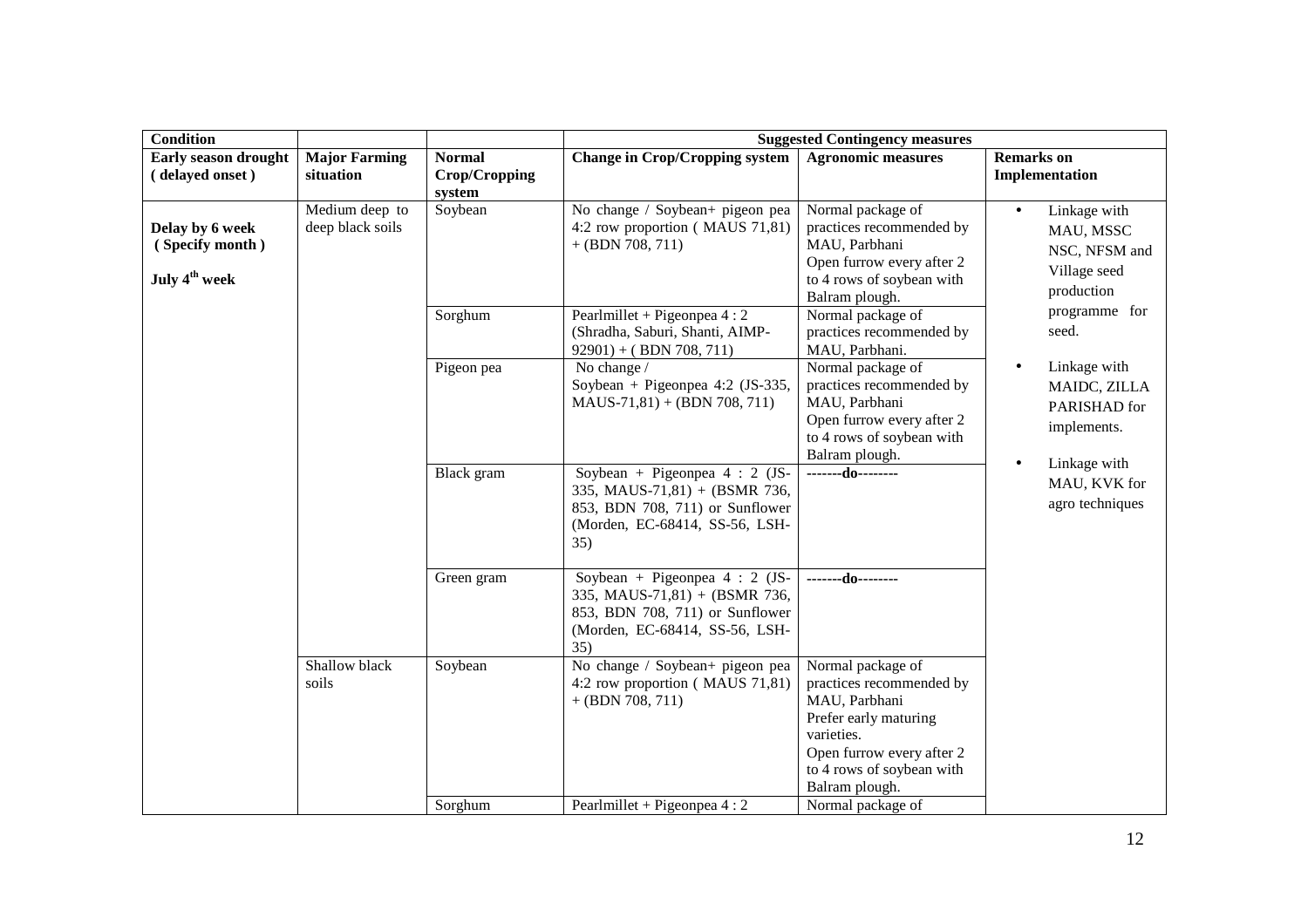|            | (Shradha, Saburi, Shanti, AIMP-<br>$92901$ + (BDN 708, 711) | practices recommended by<br>MAU, Parbhani |  |
|------------|-------------------------------------------------------------|-------------------------------------------|--|
| Pigeon pea | No change $/$                                               | Normal package of                         |  |
|            | Soybean + Pigeonpea 4:2 $(JS-335,$                          | practices recommended by                  |  |
|            | $MAUS-71,81$ + (BDN 708, 711)                               | MAU, Parbhani                             |  |
|            |                                                             | Open furrow every after 2                 |  |
|            |                                                             | to 4 rows of soybean with                 |  |
|            |                                                             | Balram plough.                            |  |
| Black gram | Soybean + Pigeonpea $4:2$ (JS-                              | -------do--------                         |  |
|            | 335, MAUS-71,81) + (BDN 708,                                |                                           |  |
|            | 711) or Sunflower (Morden, EC-                              |                                           |  |
|            | 68414, SS-56, LSH-35)                                       |                                           |  |

| <b>Condition</b>                                        |                                    |                                          |                                                                                                                                                | <b>Suggested Contingency measures</b>                                                                                                      |                                                                                       |
|---------------------------------------------------------|------------------------------------|------------------------------------------|------------------------------------------------------------------------------------------------------------------------------------------------|--------------------------------------------------------------------------------------------------------------------------------------------|---------------------------------------------------------------------------------------|
| <b>Early season</b><br>drought (delayed<br>onset)       | <b>Major Farming</b><br>situation  | <b>Normal</b><br>Crop/Cropping<br>system | <b>Change in Crop/Cropping system</b>                                                                                                          | <b>Agronomic measures</b>                                                                                                                  | <b>Remarks</b> on<br>Implementation                                                   |
| Delay by 8 week<br>(Specify month)<br>August $2nd$ week | Medium deep to<br>deep black soils | Soybean                                  | No change / Soybean+ pigeon pea<br>4:2 row proportion (MAUS $71,81$ ) +<br>(BDN 708, 711)                                                      | Normal package of practices<br>recommended by MAU,<br>Parbhani<br>Open furrow every after 2 to<br>4 rows of soybean with<br>Balram plough. | Linkage with<br>$\bullet$<br>MAU, MSSC<br>NSC, NFSM<br>and Village seed<br>production |
|                                                         |                                    | Sorghum                                  | Pearlmillet + Pigeonpea $4:2$<br>(Shradha, Saburi, Shanti, AIMP-<br>$92901$ + (BDN 708, 711)                                                   | Open furrow every after 2 to<br>4 rows of soybean with<br>Balram plough.                                                                   | programme for<br>seed.                                                                |
|                                                         |                                    | Pigeon pea                               | No change /<br>Soybean + Pigeonpea 4:2 (JS-335,<br>$MAUS-71,81) + (BDN 708, 711)$                                                              | --------do--------                                                                                                                         | Linkage with<br>$\bullet$<br>MAIDC, ZILLA<br>PARISHAD for                             |
|                                                         |                                    | Black gram                               | Soybean + Pigeonpea $4:2$ (JS-335,<br>MAUS-71,81) + (BSMR 736, 853,<br>BDN 708, 711) or Sunflower<br>(Morden, EC-68414, SS-56, LSH-<br>35)     | -------do--------                                                                                                                          | implements.<br>Linkage with<br>$\bullet$<br>MAU, KVK for                              |
|                                                         |                                    | Green gram                               | Soybean + Pigeonpea $4:2$ (JS-335,<br>$MAUS-71,81$ + (BSMR 736, 853,<br>708, 711) or Sunflower<br><b>BDN</b><br>(Morden, EC-68414, SS-56, LSH- | -------do--------                                                                                                                          | agro techniques                                                                       |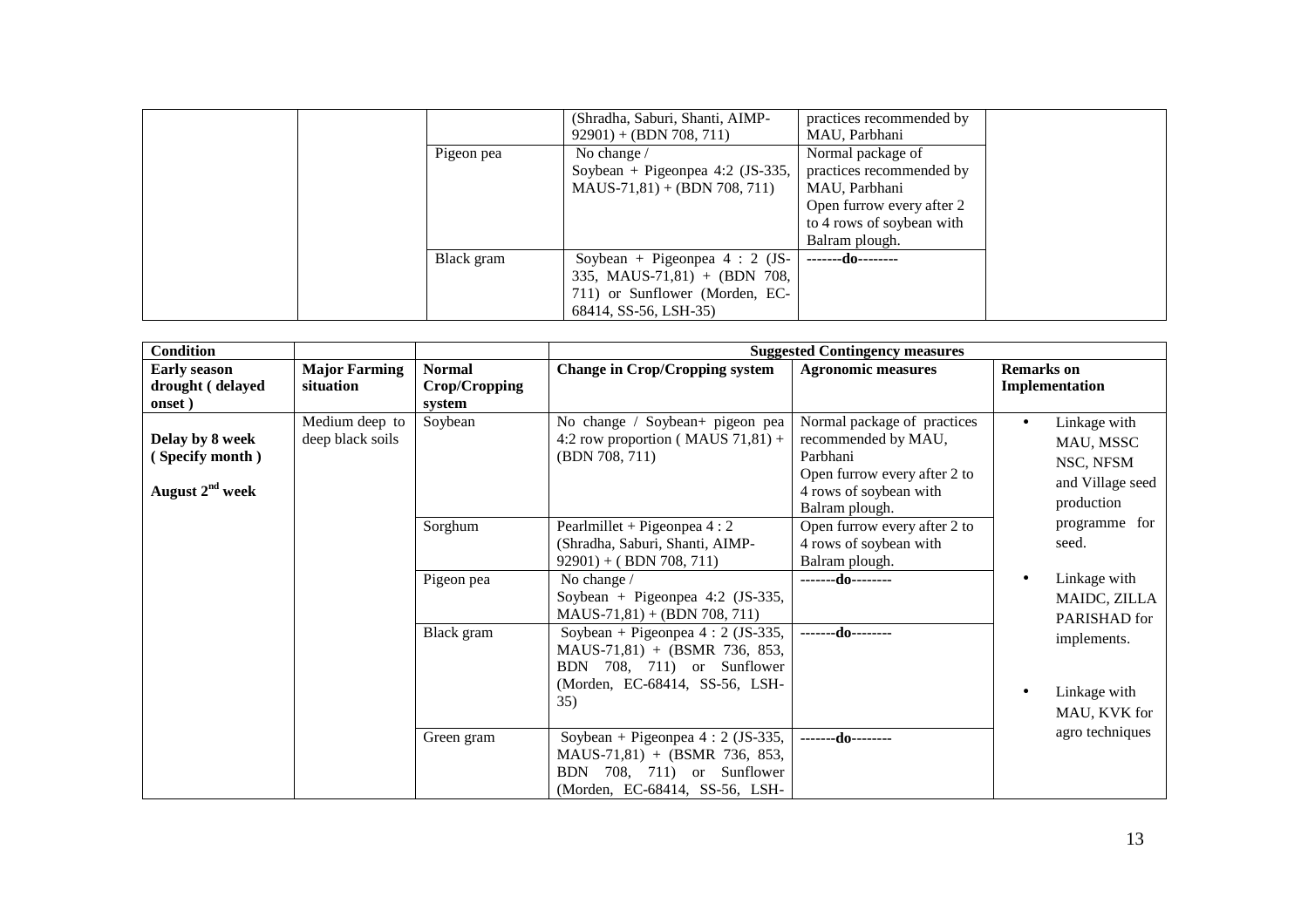|               |            | $(35)$ or Sesamum (GLT-7, 26)        |                              |
|---------------|------------|--------------------------------------|------------------------------|
| Shallow black | Soybean    | No change / Soybean+ pigeon pea      | Prefer early maturing        |
| soils         |            | 4:2 row proportion (MAUS $71,81$ ) + | varieties.                   |
|               |            | (BDN 708, 711)                       | Open furrow every after 2 to |
|               |            |                                      | 4 rows of soybean with       |
|               |            |                                      | Balram plough.               |
|               | Sorghum    | Pearlmillet + Pigeonpea $4:2$        | Open furrow every after 2 to |
|               |            | (Shradha, Saburi, Shanti, AIMP-      | 4 rows of soybean with       |
|               |            | $92901$ + (BDN 708, 711)             | Balram plough.               |
|               | Pigeon pea | No change /                          | -------do--------            |
|               |            | Soybean + Pigeonpea 4:2 $(JS-335,$   |                              |
|               |            | $MAUS-71,81$ + (BDN 708, 711)        |                              |
|               | Black gram | Soybean + Pigeonpea $4:2$ (JS-335,   | -------do--------            |
|               |            | $MAUS-71,81$ + (BDN 708, 711) or     |                              |
|               |            | Sunflower (Morden, EC-68414, SS-     |                              |
|               |            | 56, LSH-35) or Niger (NS-6)          |                              |

| <b>Condition</b>                                                                      |                                          |               |                                                                                                                                                                                              | <b>Suggested Contingency measures</b>                         |                                                                                    |
|---------------------------------------------------------------------------------------|------------------------------------------|---------------|----------------------------------------------------------------------------------------------------------------------------------------------------------------------------------------------|---------------------------------------------------------------|------------------------------------------------------------------------------------|
| <b>Early season</b>                                                                   | <b>Major</b>                             | <b>Normal</b> | Crop management                                                                                                                                                                              | Soil nutrient                                                 | <b>Remarks</b> on                                                                  |
| drought (Normal                                                                       | Farming                                  | Crop/Cropping |                                                                                                                                                                                              | & moisture                                                    | Implementation                                                                     |
| onset)                                                                                | situation                                | system        |                                                                                                                                                                                              | <b>Conservation measures</b>                                  |                                                                                    |
| <b>Normal onset</b><br>followed by 15-20<br>days dry spell after<br>sowing leading to | Medium<br>deep to<br>deep black<br>soils | Soybean       | Gap filling within the rows with<br>same or short duration cultivar to<br>maintain at least 75% plant<br>population or if the plant population<br>is less than 50% re sow the crop           | Making of conservation furrows<br>for moisture conservation   | Linkage with<br>$\bullet$<br>MAU, MSSC<br>and NSC for<br>seed.                     |
| poor germination /<br>crop stand etc.                                                 |                                          | Sorghum       | Gap filling with pigeonpea                                                                                                                                                                   | When the crop is 2 weeks old<br>take up Interculture with hoe | Linkage with<br>$\bullet$                                                          |
|                                                                                       |                                          | Pigeon pea    | Gap filling within the rows with<br>same or short duration cultivar to<br>least 75% plant<br>maintain<br>at<br>population                                                                    | When the crop is 2 weeks old<br>take up Interculture with hoe | <b>MAIDC</b> for<br>implements.                                                    |
|                                                                                       |                                          | Black gram    | If the plant population is less than<br>75% of optimum, go for re-sowing<br>of the alternate crops like sunflower<br>pigeonpea.<br>If possible give protective irrigation<br>with sprinkler. | $-do-$                                                        | Linkage with<br>$\bullet$<br>DSAO for farm<br>ponds and micro<br>irrigation system |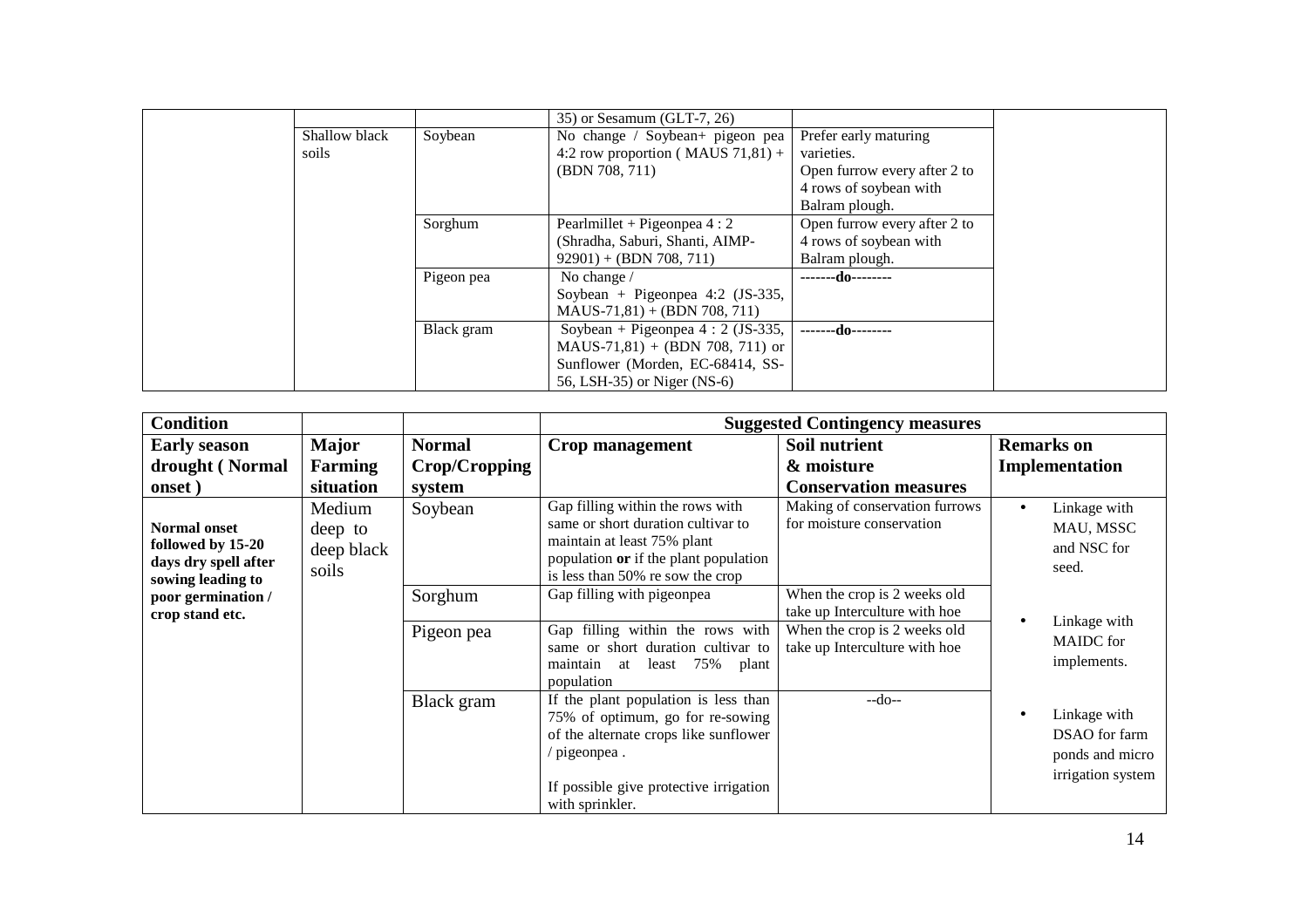|                        | Green gram | If the plant population is less than<br>75% of optimum, go for re-sowing<br>of the alternate crops like sunflower                        | $-do-$                | through RKVY                                    |
|------------------------|------------|------------------------------------------------------------------------------------------------------------------------------------------|-----------------------|-------------------------------------------------|
|                        |            | $\frac{1}{2}$ pigeonpea.<br>If possible give protective irrigation<br>with sprinkler.                                                    |                       | Linkage with<br>MAU, KVK for<br>agro techniques |
| Shallow<br>black soils | Soybean    | Gap filling within the rows with<br>same or short duration cultivar to<br>maintain at least 75% plant<br>population                      | Interculture with hoe |                                                 |
|                        | Sorghum    | Gap filling with pigeonpea                                                                                                               | $-do-$                |                                                 |
|                        | Pigeon pea | Gap filling within the rows with<br>same or short duration cultivar to<br>maintain at least 75% plant<br>population                      | $-do-$                |                                                 |
|                        | Black gram | If the plant population is less than<br>75% of optimum, go for re-sowing<br>of the alternate crops like sunflower<br>$\gamma$ pigeonpea. | $-do-$                |                                                 |
|                        |            | If possible give protective irrigation<br>with sprinkler.                                                                                |                       |                                                 |

| <b>Condition</b>                                                                                  |                                              |                                          |                                                                                                           | <b>Suggested Contingency measures</b>                                              |                                          |
|---------------------------------------------------------------------------------------------------|----------------------------------------------|------------------------------------------|-----------------------------------------------------------------------------------------------------------|------------------------------------------------------------------------------------|------------------------------------------|
| Mid season drought (<br>long dry spell,<br>consecutive 2 weeks<br>rainless $(>2.5$ mm)<br>period) | <b>Major</b><br>Farming<br>situation         | <b>Normal</b><br>Crop/Cropping<br>system | Crop management                                                                                           | Soil nutrient & moisture<br><b>Conservation measures</b>                           | <b>Remarks</b> on<br>Implementation      |
| At vegetative stage                                                                               | Medium<br>deep to deep<br>and black<br>soils | Soybean                                  | Interculture for weeding and to<br>create soil mulch.<br>Give protective irrigation<br>wherever possible. | Opening of alternate furrows<br>with Balaram plough.<br>Spraying of 2% urea or DAP | Linkage with<br>MAIDC for<br>implements. |
|                                                                                                   |                                              | Sorghum                                  | Avoid top dressing of fertilizers<br>till sufficient soil moisture is<br>available.                       | Opening of alternate furrows<br>with Balaram plough.                               | Linkage with                             |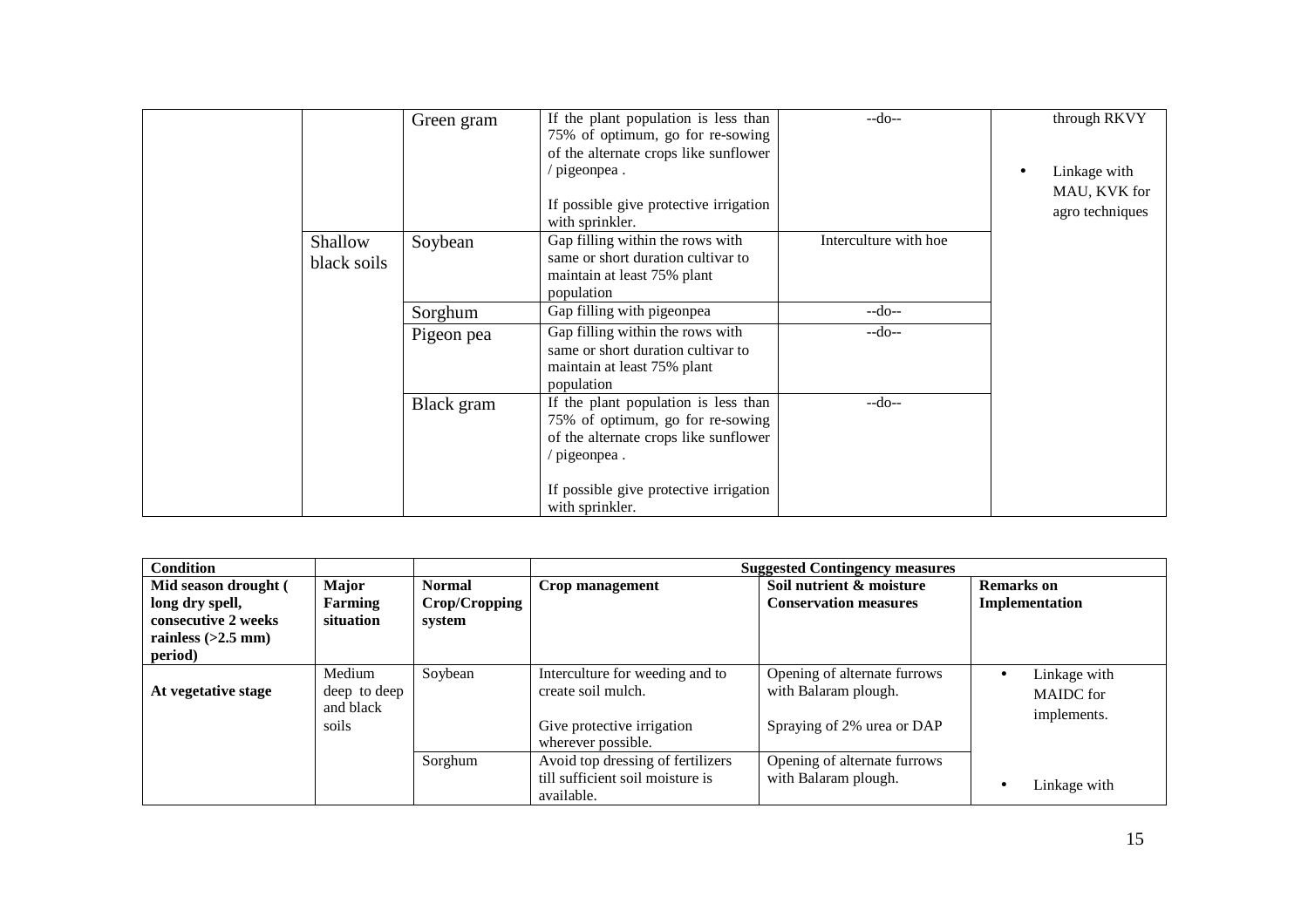|                        |            | Intra row thinning.                                                                 | Interculture for weeding                             | DSAO for farm<br>ponds and micro<br>irrigation system |
|------------------------|------------|-------------------------------------------------------------------------------------|------------------------------------------------------|-------------------------------------------------------|
|                        |            | Protective irrigation if possible.                                                  |                                                      | through RKVY                                          |
|                        | Pigeon pea | Protective irrigation if possible                                                   | $-do-$                                               |                                                       |
|                        | Black gram | Inter culture for weeding                                                           | Spraying of 2% urea or DAP                           |                                                       |
|                        |            | Protective irrigation if possible                                                   |                                                      | Linkage with MAU,<br>$\bullet$                        |
|                        | Green gram | Inter culture for weeding                                                           | Spraying of 2% urea or DAP                           | KVK for agro<br>techniques                            |
|                        |            | Protective irrigation if possible                                                   |                                                      |                                                       |
| Shallow<br>black soils | Soybean    | Give protective irrigation<br>wherever possible                                     | Opening of alternate furrows<br>with Balaram plough. |                                                       |
|                        |            |                                                                                     | Spraying of 2% urea or DAP                           |                                                       |
|                        | Sorghum    | Avoid top dressing of fertilizers<br>till sufficient soil moisture is<br>available. | Opening of alternate furrows<br>with Balaram plough. |                                                       |
|                        |            | Intra row thinning.                                                                 | Interculture for weeding                             |                                                       |
|                        |            | Protective irrigation if possible.                                                  |                                                      |                                                       |
|                        | Pigeon pea | Protective irrigation if possible                                                   | $-do-$                                               |                                                       |
|                        | Black gram | Inter culture for weeding                                                           | Spraying of 2% urea or DAP                           |                                                       |
|                        |            | Protective irrigation if possible                                                   |                                                      |                                                       |

| <b>Condition</b>                 |                                       |                       |                                                                                                                    | <b>Suggested Contingency measures</b>                                              |                                                 |  |  |  |
|----------------------------------|---------------------------------------|-----------------------|--------------------------------------------------------------------------------------------------------------------|------------------------------------------------------------------------------------|-------------------------------------------------|--|--|--|
| Mid season drought (             | <b>Major</b>                          | <b>Normal</b>         | Crop management                                                                                                    | Soil nutrient                                                                      | <b>Remarks</b> on                               |  |  |  |
| long dry spell)                  | Farming                               | Crop/Cropping         |                                                                                                                    | & moisture Conservation                                                            | Implementation                                  |  |  |  |
|                                  | situation                             | system                |                                                                                                                    | measures                                                                           |                                                 |  |  |  |
| At flowering / fruiting<br>stage | Medium deep<br>to deep black<br>soils | Soybean               | Give protective irrigation wherever<br>possible                                                                    | Opening of alternate furrows<br>with Balaram plough.<br>Spraying of 2% urea or DAP | Linkage with<br><b>MAIDC</b> for<br>implements. |  |  |  |
|                                  |                                       | Sorghum<br>Pigeon pea | Give protective irrigation.<br>If feasible spray antitranspirant 6%<br>kaolin<br>Protective irrigation if possible | Foliar spray of $2\%$ KNO <sub>3</sub> , urea                                      | Linkage with<br>DSAO for farm                   |  |  |  |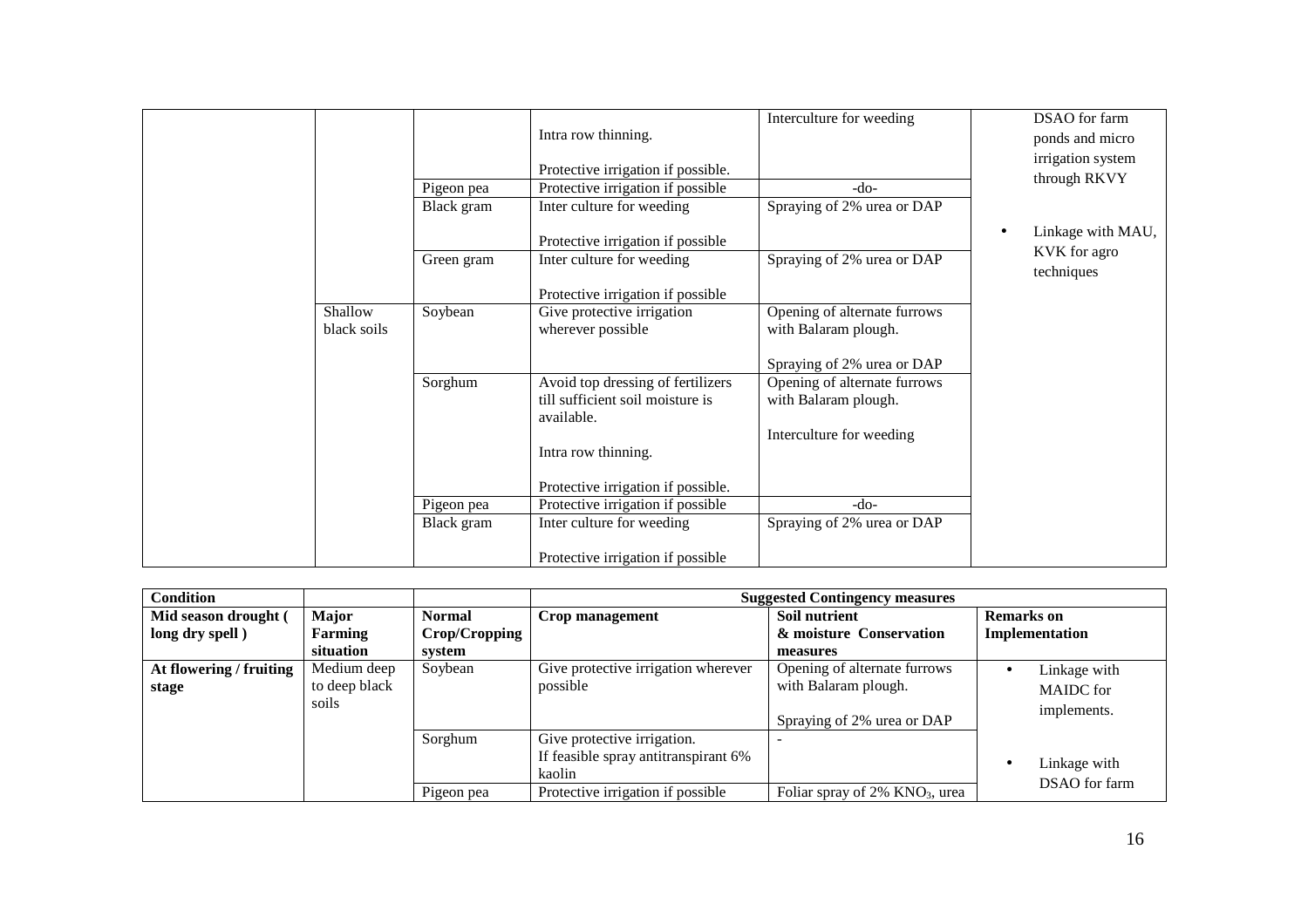|                        |            |                                                                     | and DAP                                              | ponds and micro              |
|------------------------|------------|---------------------------------------------------------------------|------------------------------------------------------|------------------------------|
|                        | Black gram | Protective irrigation if possible                                   |                                                      | irrigation system            |
|                        | Green gram | Protective irrigation if possible                                   |                                                      | through RKVY                 |
| Shallow black<br>soils | Soybean    | Give protective irrigation wherever<br>possible                     | Opening of alternate furrows<br>with Balaram plough. |                              |
|                        |            |                                                                     |                                                      |                              |
|                        |            |                                                                     | Spraying of 2% urea or DAP                           | Linkage with<br>MAU, KVK for |
|                        | Sorghum    | Give protective irrigation.<br>If feasible spray antitranspirant 6% |                                                      | agro techniques              |
|                        |            | kaolin                                                              |                                                      |                              |
|                        | Pigeon pea | Protective irrigation if possible                                   | Foliar spray of $2\%$ KNO <sub>3</sub> , urea        |                              |
|                        |            |                                                                     | and DAP                                              |                              |
|                        | Black gram | Protective irrigation if possible                                   |                                                      |                              |

| <b>Condition</b> |                                    |               | <b>Suggested Contingency measures</b>                                                              |                                                                                                                                                    |                                                                |  |  |
|------------------|------------------------------------|---------------|----------------------------------------------------------------------------------------------------|----------------------------------------------------------------------------------------------------------------------------------------------------|----------------------------------------------------------------|--|--|
| <b>Terminal</b>  | <b>Major Farming</b>               | Crop/Cropping | <b>Crop management</b>                                                                             | <b>Rabi Crop planning</b>                                                                                                                          | <b>Remarks</b> on                                              |  |  |
| drought          | situation                          | system        |                                                                                                    |                                                                                                                                                    | Implementation                                                 |  |  |
|                  | Medium deep to<br>deep black soils | Soybean       | Give life saving irrigation or<br>harvest at physiological maturity                                | like<br>Sowing<br>of<br>rabi<br>crops<br>sorghum,<br>chickpea,<br>saffalower<br>immediately<br>harvest of<br>after<br>soybean with minimum tillage | Linkage with<br>$\bullet$<br>MAU, MSSC<br>and NSC for<br>seed. |  |  |
|                  |                                    | Sorghum       | Life saving irrigation or harvest at<br>physiological maturity                                     | Plan for rabi crops like chickpea<br>and safflower                                                                                                 |                                                                |  |  |
|                  |                                    | Pigeon pea    | Life saving irrigation<br>Foliar spray of 2% KNO <sub>3</sub> , urea and<br><b>DAP</b>             |                                                                                                                                                    | Linkage with<br>MAIDC / DSAO                                   |  |  |
|                  |                                    | Black gram    | Harvest at physiological maturity<br>or in case of severe drought use as<br>fodder/green manuring  | Plan for rabi crops chickpea /<br>safflower / rabi sorghum /<br>sunflower                                                                          | for harvesting<br>implements<br>(thresher,                     |  |  |
|                  |                                    | Green gram    | Harvest at physiological maturity<br>or in case of severe drought use as<br>fodder/ green manuring | Plan for rabi crops chickpea /<br>safflower / rabi sorghum /<br>sunflower                                                                          | harvester).<br>Linkage with                                    |  |  |
|                  | Shallow black soils                | Soybean       | Give protection irrigation                                                                         | Plan for rabi crops chickpea /<br>safflower / sorghum                                                                                              | DSAO for farm<br>ponds and micro                               |  |  |
|                  |                                    | Sorghum       | Give protection irrigation<br>In case of severe stress harvest as<br>green fodder                  | Plan for rabi crops chickpea /<br>safflower                                                                                                        | irrigation system<br>through RKVY                              |  |  |
|                  |                                    | Pigeon pea    | Give protection irrigation                                                                         | Foliar spray of $2\%$ KNO <sub>3</sub> , urea                                                                                                      | Linkage with                                                   |  |  |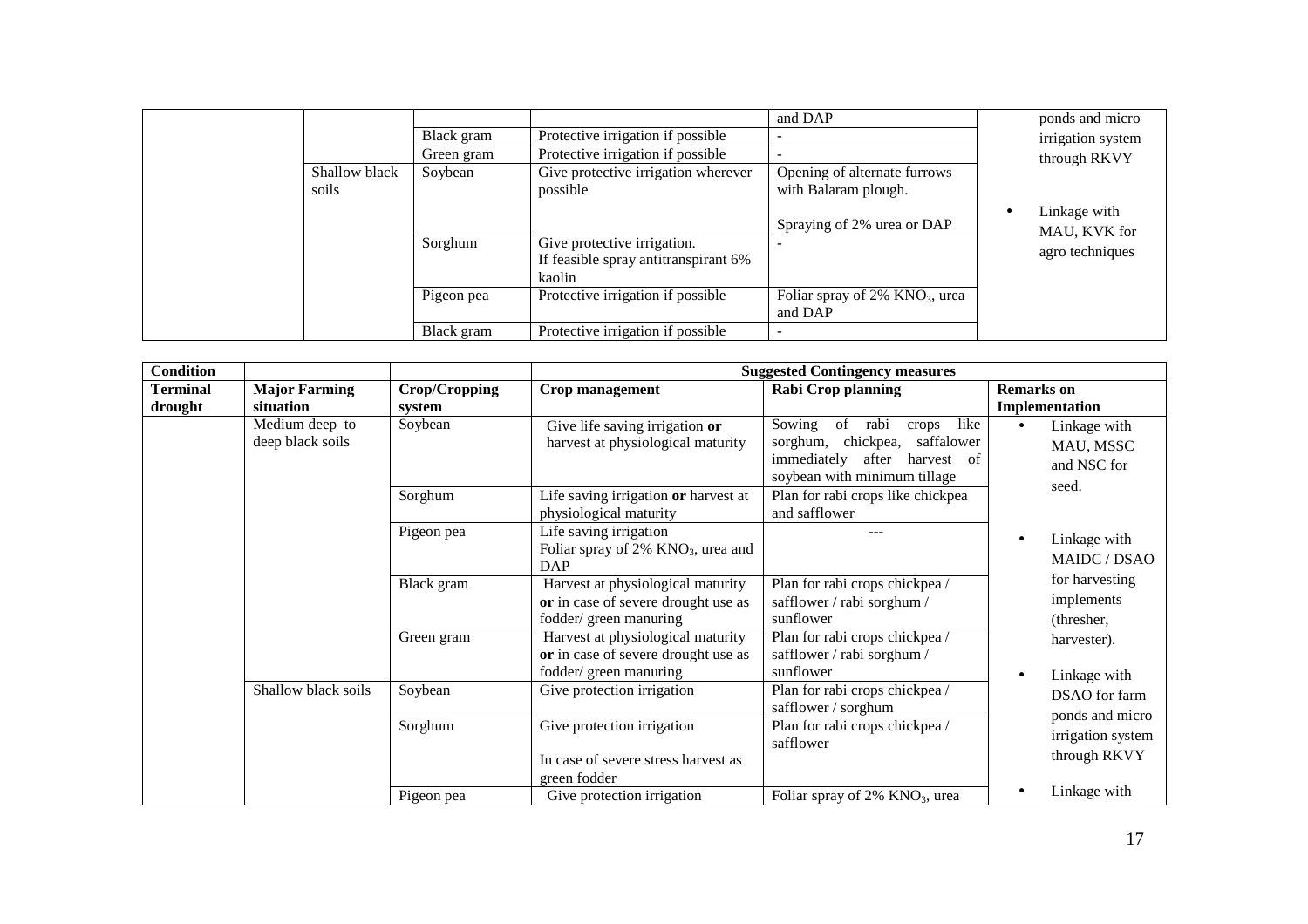|  |            |                                     | and DAP                       | MAU. KVK for    |
|--|------------|-------------------------------------|-------------------------------|-----------------|
|  | Black gram | Harvest at physiological maturity   | Plan for rabi crops chickpea/ | agro techniques |
|  |            | or in case of severe drought use as | safflower / rabi sorghum /    |                 |
|  |            | fodder/ green manuring              | suntlower                     |                 |

#### **2.1.2 Irrigated situation**

| <b>Condition</b>    |                                |                      | <b>Suggested Contingency measures</b> |                    |                         |
|---------------------|--------------------------------|----------------------|---------------------------------------|--------------------|-------------------------|
|                     | <b>Major Farming situation</b> | Crop/Cropping system | Change in crop /                      | Agronomic          | <b>Remarks</b> on       |
|                     |                                |                      | cropping system                       | measures           | Implementation          |
| Delayed / limited   | Medium deep to deep black      | Sugarcane            | No change or prefer                   | Limited irrigation | Supply of seed through  |
| release of water in | soil with assured and high     | Turmeric             | Cotton (Irrigated)                    |                    | MSSC, MAU, Village seed |
| canals due to low   | rainfall                       |                      | Wheat                                 |                    | production programme    |
| rainfall            | Shallow soil with assured      | Sweet orange         | Maize                                 | Alternate furrow   |                         |
|                     | and high rainfall              | Ginger               | Cotton                                | irrigation         |                         |
|                     |                                | Vegetable crops      |                                       | Drip irrigation    |                         |

| <b>Condition</b>                                                                       |                                                                     |                             |                           | <b>Suggested Contingency measures</b>                                               |                                                                                  |  |  |
|----------------------------------------------------------------------------------------|---------------------------------------------------------------------|-----------------------------|---------------------------|-------------------------------------------------------------------------------------|----------------------------------------------------------------------------------|--|--|
|                                                                                        | <b>Major Farming situation</b>                                      | <b>Crop/Cropping system</b> | Change in crop / cropping | Agronomic                                                                           | <b>Remarks</b> on                                                                |  |  |
|                                                                                        |                                                                     |                             | system                    | measures                                                                            | Implementation                                                                   |  |  |
| Non release of water<br>in canals under<br>delayed onset of<br>monsoon in<br>catchment | Medium deep to deep black<br>soil with assured and high<br>rainfall | <b>Irrigated Cotton</b>     | <b>Rainfed Cotton</b>     | Recommended<br>spacing<br>$(120 \times 45 \text{ cm})$ and<br>80:40:40 NPK<br>Kg/ha | Release of water at<br>critical growth stages by<br><b>Irrigation Department</b> |  |  |
|                                                                                        | Shallow soil with assured<br>and high rainfall                      | Ginger / Turmeric           | Cotton and Maize          |                                                                                     |                                                                                  |  |  |

| <b>Condition</b>                                                                   |                                                                     |                         | <b>Suggested Contingency measures</b> |                                                                                     |                                                                                  |  |
|------------------------------------------------------------------------------------|---------------------------------------------------------------------|-------------------------|---------------------------------------|-------------------------------------------------------------------------------------|----------------------------------------------------------------------------------|--|
|                                                                                    | <b>Major Farming situation</b>                                      | Crop/Cropping system    | Change in crop / cropping             | <b>Agronomic</b>                                                                    | <b>Remarks</b> on                                                                |  |
|                                                                                    |                                                                     |                         | system                                | measures                                                                            | Implementation                                                                   |  |
| Lack of inflows into<br>tanks due to<br>insufficient / delayed<br>onset of monsoon | Medium deep to deep black<br>soil with assured and high<br>rainfall | <b>Irrigated Cotton</b> | <b>Rainfed Cotton</b>                 | Recommended<br>spacing<br>$(120 \times 45 \text{ cm})$ and<br>80:40:40 NPK<br>Kg/ha | Release of water at<br>critical growth stages by<br><b>Irrigation Department</b> |  |
|                                                                                    | Shallow soil with assured<br>and high rainfall                      | Ginger / Turmeric       | Cotton and Maize                      |                                                                                     |                                                                                  |  |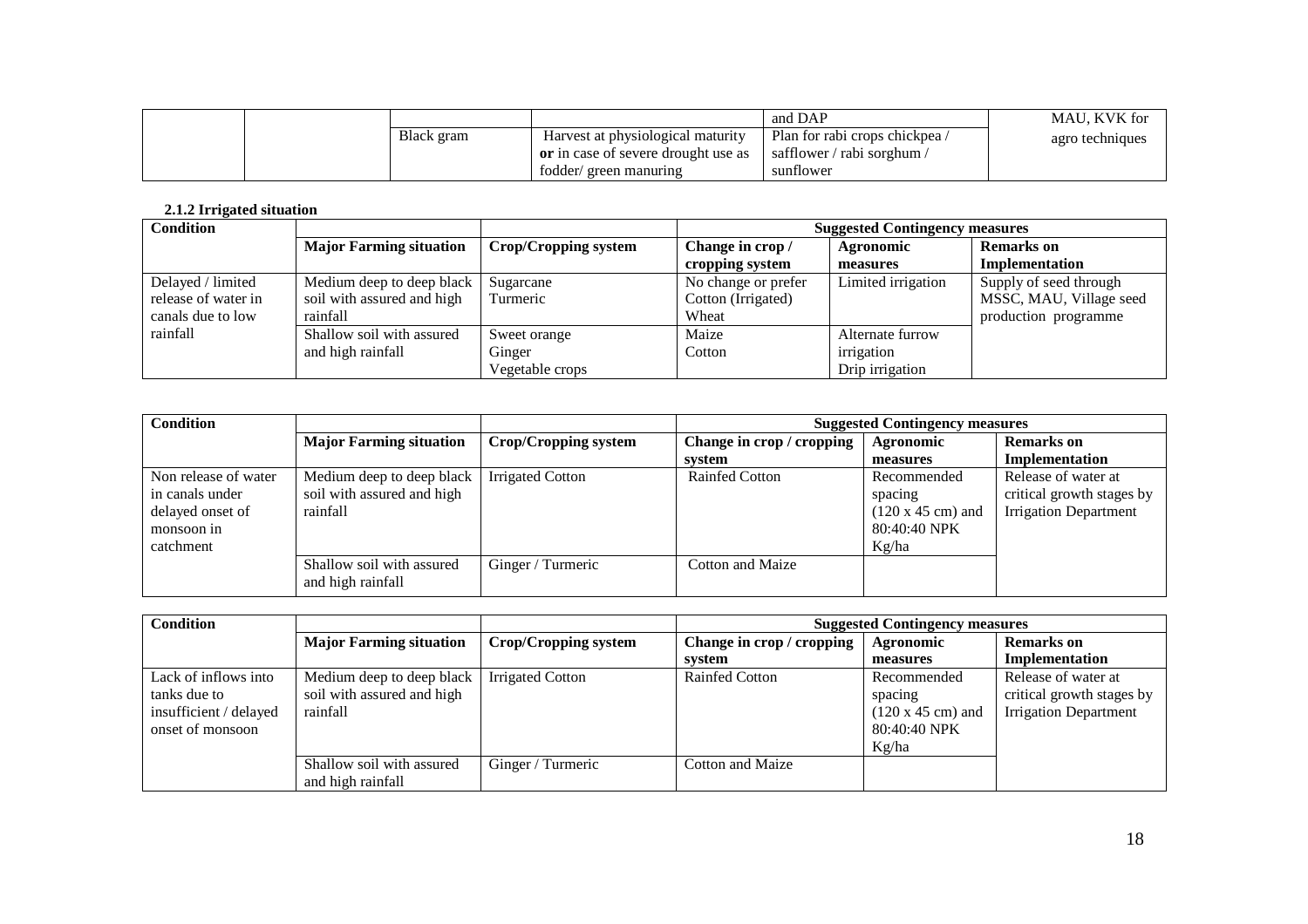| <b>Condition</b>                                            |                                                                     |                         | <b>Suggested Contingency measures</b> |                                                   |                                                                                    |
|-------------------------------------------------------------|---------------------------------------------------------------------|-------------------------|---------------------------------------|---------------------------------------------------|------------------------------------------------------------------------------------|
|                                                             | <b>Major Farming situation</b>                                      | Crop/Cropping system    | Change in crop / cropping             | Agronomic                                         | <b>Remarks</b> on                                                                  |
|                                                             |                                                                     |                         | system                                | measures                                          | Implementation                                                                     |
| Insufficient<br>groundwater recharge<br>due to low rainfall | Medium deep to deep black<br>soil with assured and high<br>rainfall | <b>Irrigated Cotton</b> | <b>Rainfed Cotton</b>                 | Limited irrigation                                | Supply of seed through<br>MSSC, NFSM, MAU,<br>Village seed production<br>programme |
|                                                             | Shallow soil with assured<br>and high rainfall                      | Ginger / Turmeric       | Cotton and Maize                      | Alternate furrow<br>irrigation<br>Drip irrigation |                                                                                    |

**2.2 Unusual rains (untimely, unseasonal etc)** (for both rainfed and irrigated situations)

| <b>Condition</b>                | <b>Suggested contingency measure</b>                 |                              |                              |                              |
|---------------------------------|------------------------------------------------------|------------------------------|------------------------------|------------------------------|
| <b>Continuous high rainfall</b> | <b>Vegetative stage</b>                              | <b>Flowering stage</b>       | <b>Crop maturity Stage</b>   | Post harvest                 |
| in a short span leading         |                                                      |                              |                              |                              |
| to water logging                |                                                      |                              |                              |                              |
| Cotton, Sorghum                 | Drain excess water<br>$\bullet$                      | Drain excess water           | Drain out excess water       | Protect picked cotton from   |
|                                 | Interculture<br>soil<br>optimum<br>at                |                              | Timely harvest               | drenching and soiling        |
|                                 | moisture                                             |                              |                              | Dry wet cotton and market    |
|                                 | Apply 25KgN/Ha to cotton                             |                              |                              |                              |
| Soybean, Pigeonpea and          | Drain out excess water                               | $-do-$                       | $-do-$                       | Shift to safer place         |
| short duration pulses           |                                                      |                              |                              | Dry the produce              |
| Horticulture                    |                                                      |                              |                              |                              |
| Mango                           | Opening of field channels to drain out               | Opening of field channels to | Collect fallen fruits, grade | Grading,<br>cleaning<br>and  |
|                                 | excess water and avoid surface ponding,              | drain out excess water and   | and market if feasible       | marketing of fruits          |
|                                 | Interculture at optimum soil moisture                | surface<br>avoid<br>ponding, |                              |                              |
|                                 |                                                      | Interculture at optimum soil |                              |                              |
|                                 |                                                      | moisture                     |                              |                              |
| Grape                           | $-do-$                                               | $-do-$                       | $-do-$                       | $-do-$                       |
|                                 | Heavy rainfall with high speed winds in a short span |                              |                              |                              |
| Cotton, Sorghum                 | Drain excess water<br>$\bullet$                      | Drain excess water           | Drain out excess water       | Protect picked cotton from   |
|                                 | Interculture<br>soil<br>optimum<br>at                |                              | Timely harvest               | drenching and soiling        |
|                                 | moisture                                             |                              |                              | Dry wet cotton and marketing |
|                                 | Apply 25KgN/Ha to cotton                             |                              |                              |                              |
| Soybean, Pigeonpea and          | Drain out excess water                               | $-do-$                       | $-do-$                       | Shift to safer place         |
| short duration pulses           |                                                      |                              |                              | Dry the produce              |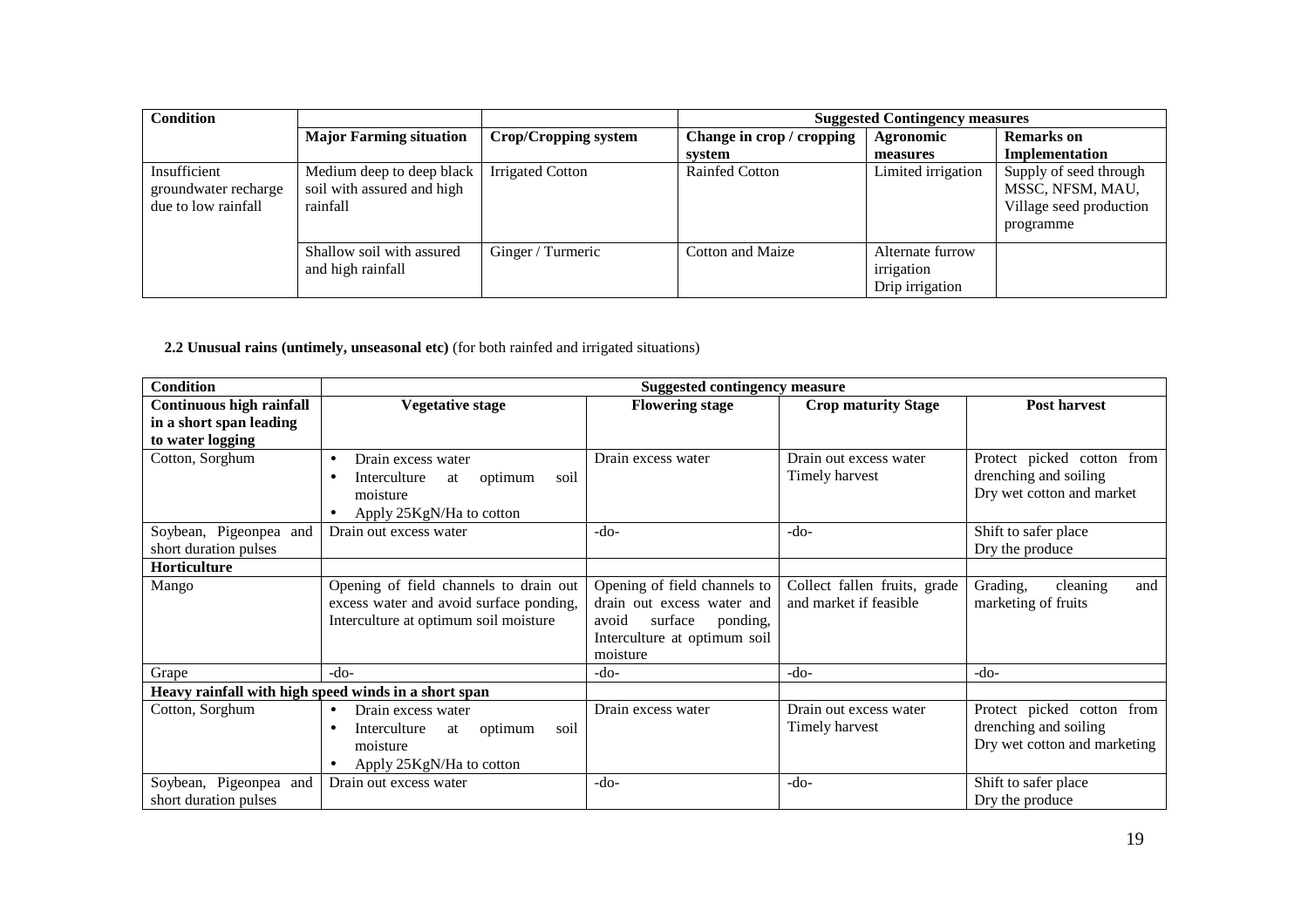| Horticulture |                                                                         |                                                                          |                                                        |                                                             |
|--------------|-------------------------------------------------------------------------|--------------------------------------------------------------------------|--------------------------------------------------------|-------------------------------------------------------------|
| Mango        | $\mathbf{r}$                                                            | Provide support to prevent<br>lodging and uprooting in                   | Apply multinutrient and<br>hormonal spray to promote   | Shift produce to safer place                                |
|              |                                                                         | young orchards                                                           | flowering                                              |                                                             |
| Grape        | $-do-$                                                                  | $-do-$                                                                   | $-do-$                                                 | $-do-$                                                      |
|              | Outbreak of pests and diseases due to unseasonal rains                  |                                                                          |                                                        |                                                             |
| Cotton       | Apply soil drench of carbendazim 0.1%                                   | Apply foliar<br>spray<br>of                                              | Foliar spray of carbendazim                            |                                                             |
|              | or COC @ 3g/litre at base of plants to                                  | streptocycline sulphate<br>$\omega$                                      | 0.1% or Ditane M45 0.2%                                |                                                             |
|              | prevent wilt in low lying patches                                       | $6g/60$ litre + COC<br>$\omega$                                          | to prevent boll rot                                    |                                                             |
|              |                                                                         | $25g/10$ litre to prevent                                                |                                                        |                                                             |
|              |                                                                         | bacterial leaf blight                                                    |                                                        |                                                             |
|              |                                                                         | Apply Sulphur 25g/10 litre                                               |                                                        |                                                             |
|              |                                                                         | (300 mesh) to prevent grey                                               |                                                        |                                                             |
|              |                                                                         | mildew                                                                   |                                                        |                                                             |
|              |                                                                         | Apply MgSO4 25 kg/ha soil                                                |                                                        |                                                             |
|              |                                                                         | application or 1% MgSO4                                                  |                                                        |                                                             |
|              |                                                                         | foliar spray to prevent leaf                                             |                                                        |                                                             |
|              |                                                                         | reddening                                                                |                                                        |                                                             |
| Sorghum      |                                                                         |                                                                          | Apply Dithane M 45 0.2%                                |                                                             |
|              |                                                                         |                                                                          | on ear heads immediately                               |                                                             |
|              |                                                                         |                                                                          | after cessation of rains                               |                                                             |
| Soybean      | Manually remove infested plants or plant                                | $\sim$                                                                   |                                                        |                                                             |
|              | parts from below the girdles                                            |                                                                          |                                                        |                                                             |
|              | Protect against semilooper when density                                 |                                                                          |                                                        |                                                             |
|              | reaches >4 larvae per meter row with                                    |                                                                          |                                                        |                                                             |
|              | foliar spray of NSKE 5% or dimethoate<br>30 EC 1 ml/litre               |                                                                          |                                                        |                                                             |
| Horticulture |                                                                         |                                                                          |                                                        |                                                             |
|              |                                                                         |                                                                          |                                                        |                                                             |
| Mango        | Spray imidacloprid 0.3 ml or dimethoate<br>1 ml/liter to control hopper | Protect against hopper                                                   | Spray Dithane M 45 3g/litre<br>or carbendazim 1g/liter | Maintain aeration in storage<br>to prevent fungal infection |
|              | Drench the seedlings with COC 0.25%                                     |                                                                          | against anthracnose                                    | and blackening or fruits                                    |
|              | against root rot                                                        |                                                                          | Spray sulphur 0.5% to                                  |                                                             |
|              |                                                                         |                                                                          | control powdery mildew                                 |                                                             |
| Grape        | Soil drenching with COC 3g/litre to                                     | Spray Dithane M 45 3g/liter                                              | $\mathbf{r}$                                           | $\overline{a}$                                              |
|              |                                                                         |                                                                          |                                                        |                                                             |
|              |                                                                         |                                                                          |                                                        |                                                             |
|              |                                                                         |                                                                          |                                                        |                                                             |
|              | avoid rhizome rot                                                       | or propiconazole 1 ml/liter<br>2-3 times against Cercospora<br>leaf spot |                                                        |                                                             |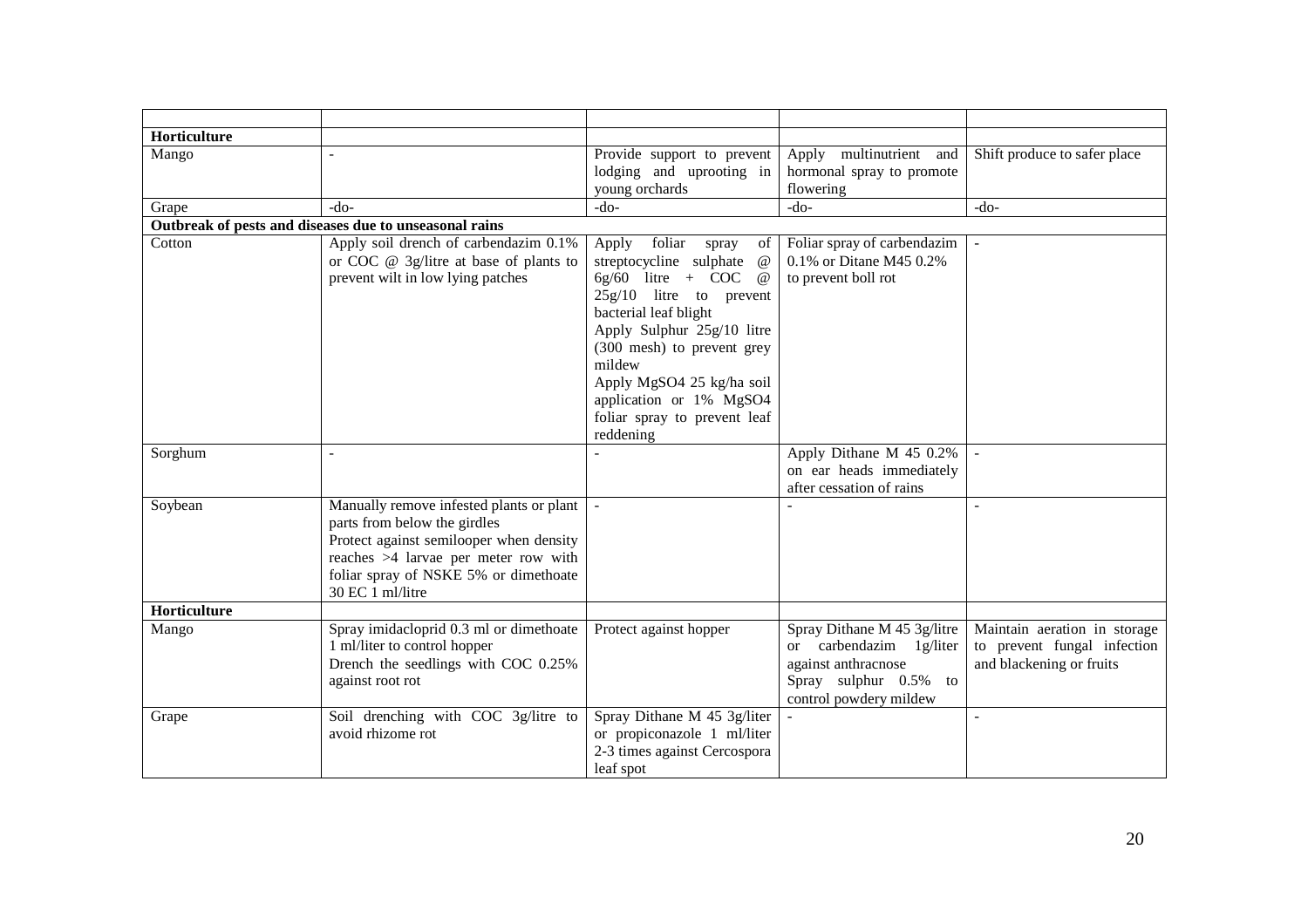### **2.3 Floods:** Not applicable

| <b>Condition</b>                                      |                          | Suggested contingency measure |                           |            |  |  |
|-------------------------------------------------------|--------------------------|-------------------------------|---------------------------|------------|--|--|
| Transient water logging / partial                     | Seedling / nursery stage | Vegetative stage              | <b>Reproductive stage</b> | At harvest |  |  |
| inundation                                            |                          |                               |                           |            |  |  |
| Continuous submergence for more than   Not applicable |                          |                               |                           |            |  |  |
| 2 days                                                |                          |                               |                           |            |  |  |
| Sea water inundation                                  |                          |                               |                           |            |  |  |

**2.4 Extreme events: Heat wave / Cold wave / Frost / Hailstorm / Cyclone** 

| <b>Extreme</b>   | event | <b>Suggested contingency measure</b> |                  |                           |            |
|------------------|-------|--------------------------------------|------------------|---------------------------|------------|
| type             |       | <b>Seedling / nursery stage</b>      | Vegetative stage | <b>Reproductive stage</b> | At harvest |
| <b>Heat Wave</b> |       | Not applicable                       |                  |                           |            |
| Cold wave        |       | Not applicable                       |                  |                           |            |
| Frost            |       | Not applicable                       |                  |                           |            |
| Hailstorm        |       | Not applicable                       |                  |                           |            |
| Cyclone          |       | Not applicable                       |                  |                           |            |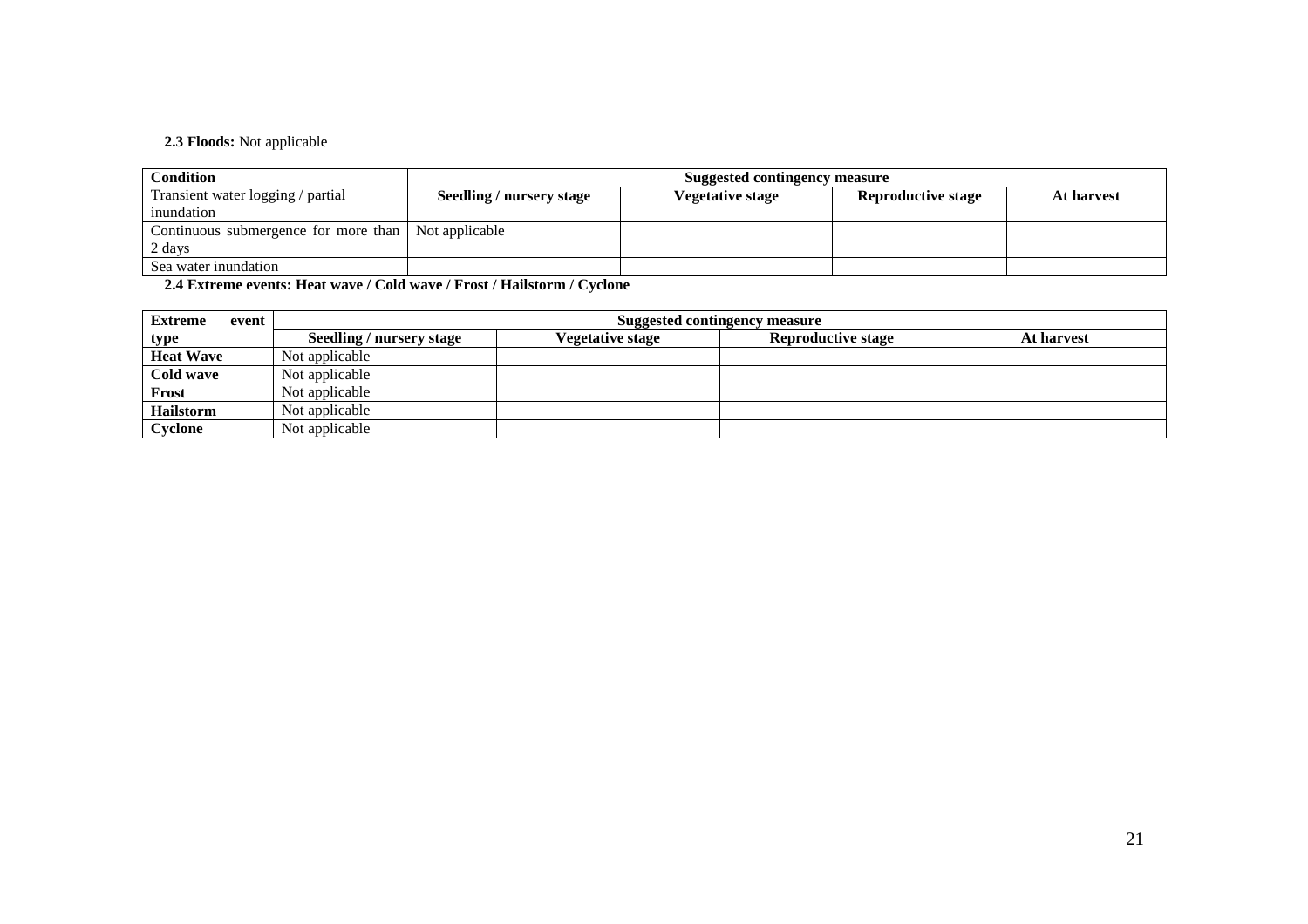## **2.5 Contingent strategies for Livestock, Poultry & Fisheries 2.5.1 Livestock**

|                                    | <b>Suggested contingency measures</b>                                                                                                                                                                                                                                                                                                                                                                                                                                                                                                                                                                                                                                                                                                                                                                                                                                                                                                                                                                                                                                                                                                                                                                                                             |                                                                                                                                                                                                                                                                                                                                                                                                                                                                                                                                                                                                                                                                                                                                                                                                                                                                                                                                                                                                                                                                                                                                                                                                                                                                                                                                                                                                                                                                                                                           |                                                                                                                                                                                                                                                                                                                                                                                                                                                                                                             |  |
|------------------------------------|---------------------------------------------------------------------------------------------------------------------------------------------------------------------------------------------------------------------------------------------------------------------------------------------------------------------------------------------------------------------------------------------------------------------------------------------------------------------------------------------------------------------------------------------------------------------------------------------------------------------------------------------------------------------------------------------------------------------------------------------------------------------------------------------------------------------------------------------------------------------------------------------------------------------------------------------------------------------------------------------------------------------------------------------------------------------------------------------------------------------------------------------------------------------------------------------------------------------------------------------------|---------------------------------------------------------------------------------------------------------------------------------------------------------------------------------------------------------------------------------------------------------------------------------------------------------------------------------------------------------------------------------------------------------------------------------------------------------------------------------------------------------------------------------------------------------------------------------------------------------------------------------------------------------------------------------------------------------------------------------------------------------------------------------------------------------------------------------------------------------------------------------------------------------------------------------------------------------------------------------------------------------------------------------------------------------------------------------------------------------------------------------------------------------------------------------------------------------------------------------------------------------------------------------------------------------------------------------------------------------------------------------------------------------------------------------------------------------------------------------------------------------------------------|-------------------------------------------------------------------------------------------------------------------------------------------------------------------------------------------------------------------------------------------------------------------------------------------------------------------------------------------------------------------------------------------------------------------------------------------------------------------------------------------------------------|--|
|                                    | Before the event <sup>s</sup>                                                                                                                                                                                                                                                                                                                                                                                                                                                                                                                                                                                                                                                                                                                                                                                                                                                                                                                                                                                                                                                                                                                                                                                                                     | During the event                                                                                                                                                                                                                                                                                                                                                                                                                                                                                                                                                                                                                                                                                                                                                                                                                                                                                                                                                                                                                                                                                                                                                                                                                                                                                                                                                                                                                                                                                                          | After the event                                                                                                                                                                                                                                                                                                                                                                                                                                                                                             |  |
| <b>Drought</b>                     |                                                                                                                                                                                                                                                                                                                                                                                                                                                                                                                                                                                                                                                                                                                                                                                                                                                                                                                                                                                                                                                                                                                                                                                                                                                   |                                                                                                                                                                                                                                                                                                                                                                                                                                                                                                                                                                                                                                                                                                                                                                                                                                                                                                                                                                                                                                                                                                                                                                                                                                                                                                                                                                                                                                                                                                                           |                                                                                                                                                                                                                                                                                                                                                                                                                                                                                                             |  |
| Feed and<br>fodder<br>availability | Sowing of cereals (Sorghum/Bajra) and<br>leguminous crops (Lucerne, Berseem, Horse<br>gram, Cowpea) during North-East monsoon<br>under dry land system for fodder production<br>Collection of soya meal waste and<br>sunflower/safflower/ groundnut seed cake for<br>use as feed supplement during drought<br>Motivating the sugarcane farmers to convert<br>green sugarcane tops in to silage by the end of<br>February<br>Preserving the green maize fodder as silage<br>Development of hortipastoral systems<br>inexisting orchards<br>Establishment of fodder bank at village level<br>with available dry fodder (wheat straw,<br>Sorghum/Bajra stover, groundnut haulms,<br>sugarcane tops)<br>Development of silvopastoral models with<br>Leucaena, Glyricidia, Prosopis as fodder trees<br>and Marvel, Madras Anjan, Stylo,<br>Desmanthus, etc., as under storey grass<br>Encourage fodder production with Sorghum -<br>stylo-Sorghum on rotation basis and also to<br>cultivate short-term fodder crops like sunhemp<br>Promote Azola cultivation at backyard<br>Formation of village Disaster Management<br>Committee<br>Capacity building and preparedness of the<br>stakeholders and official staff for the<br>drought/floods/cyclones | Harvest and use biomass of dried up crops (Pearlmillet,<br>Pigeon pea, Sorghum, maize, Wheat, Green gram,<br>Black gram, Soybean, cluster bean) material as fodder<br>Use of unconventional and locally available cheap feed<br>especially soya meal waste<br>ingredients<br>and<br>sunflower/safflower/ groundnut seed cake for feeding<br>of livestock during drought<br>Harvest all the top fodder available (Subabul,<br>Glyricidia, Pipol, Prosopis etc) and feed the LS during<br>drought<br>Concentrate ingredients such as Grains, brans, chunnies<br>& oilseed cakes, low grade grains etc. unfit for human<br>consumption should be procured from Govt. Go downs<br>for feeding high productive animals during drought<br>Promotion of Horse gram as contingent crop and<br>harvesting it at vegetative stage as fodder<br>All the hay should be enriched with 2% Urea molasses<br>solution or 1% common salt solution and fed to LS.<br>Continuous supplementation of minerals to prevent<br>infertility.<br>Encourage mixing available kitchen waste with dry<br>fodder while feeding to the milch animals<br>Arrangements should be made for mobilization of<br>small ruminants across the districts where no drought<br>exits<br>Unproductive livestock should to be culled during<br>severe drought<br>Create transportation and marketing facilities for the<br>culled and unproductive animals (10000-20000<br>animals)<br>Subsidized loans (5-10 crores) should be provided to<br>the livestock keepers | Encourage progressive farmers to grow<br>fodder<br>of<br>multi<br>cut<br>crops<br>sorghum/bajra/maize(UP chari, MP chari,<br>HC-136, HD-2, GAINT BAJRA, L-74, K-<br>Ananad/African<br>Tall.<br>677.<br>Kisan<br>composite, Moti, Manjari, B1-7 on their<br>own lands with input subsidy<br>Supply of quality seeds of COFS 29, Stylo<br>and fodder slips of Marvel, Yaswant,<br>Jaywant, Napier, guinea grass well before<br>monsoon<br>Flushing the stock to recoup<br>Replenish the feed and fodder banks |  |
| Drinking<br>water                  | Make available<br>wholesome clean drinking<br>water throughout the year for livestock                                                                                                                                                                                                                                                                                                                                                                                                                                                                                                                                                                                                                                                                                                                                                                                                                                                                                                                                                                                                                                                                                                                                                             | Provide wholesome clean drinking water throughout<br>the day                                                                                                                                                                                                                                                                                                                                                                                                                                                                                                                                                                                                                                                                                                                                                                                                                                                                                                                                                                                                                                                                                                                                                                                                                                                                                                                                                                                                                                                              | Watershed management practices should<br>be promoted to conserve the rainwater.                                                                                                                                                                                                                                                                                                                                                                                                                             |  |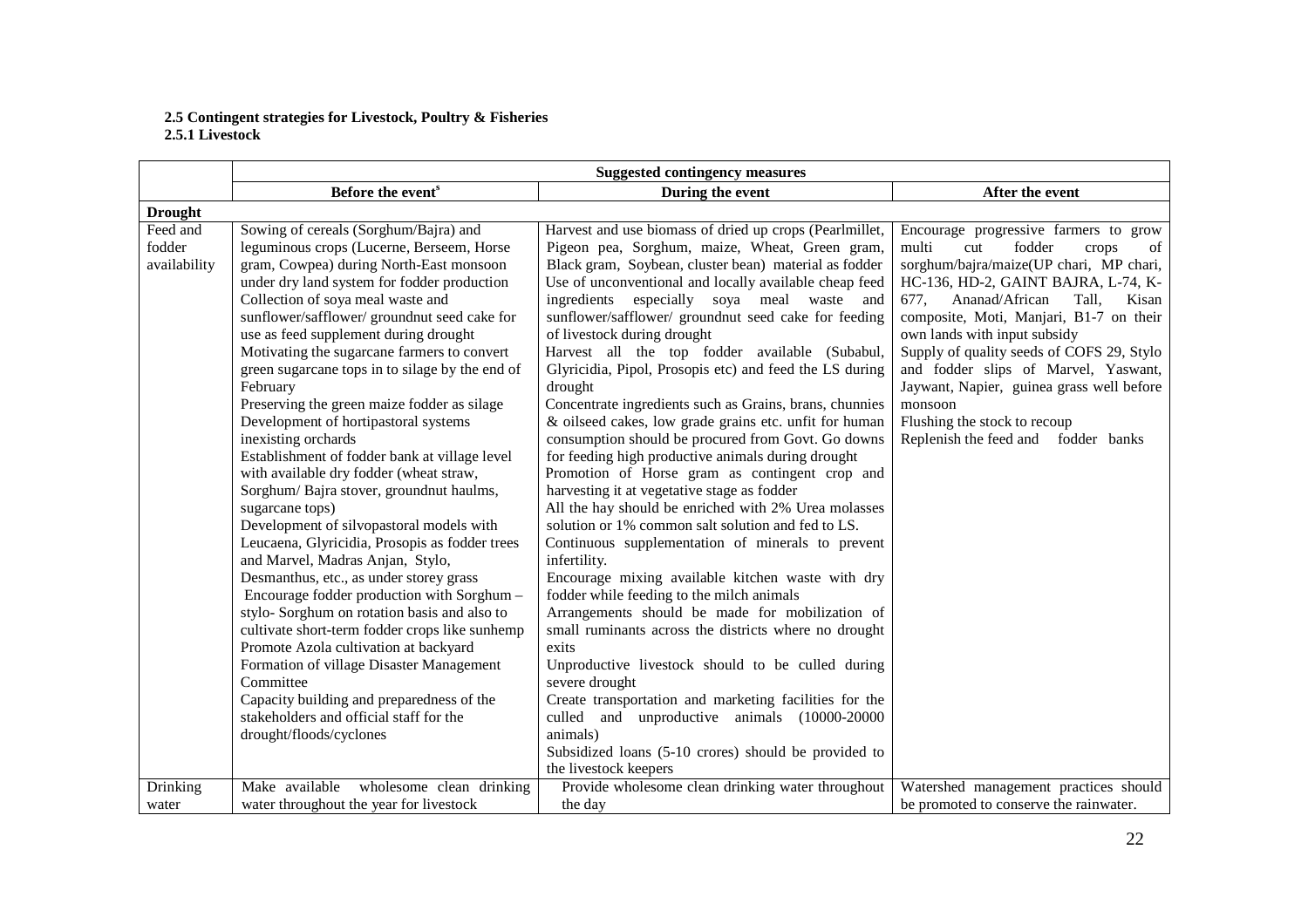|            | Adopt various water conservation methods at     | Restrict<br>wallowing<br>of<br>animals<br>water<br>in | Bleach (0.1%) drinking water<br>water     |
|------------|-------------------------------------------------|-------------------------------------------------------|-------------------------------------------|
|            | village level to improve the ground water level | bodies/resources                                      | sources                                   |
|            | for adequate water supply.                      | Add alum in stagnated water bodies                    | Desilting of ponds                        |
|            | Identification of water resources               |                                                       | Sensitize the farming community<br>about  |
|            | Rain water harvesting and create water          |                                                       | importance of clean drinking water for    |
|            | bodies/watering points (when water is scarce    |                                                       | livestock                                 |
|            | use only as drinking water for animals)         |                                                       |                                           |
|            | Construction of drinking water tanks in herding |                                                       |                                           |
|            | places/village junctions/relief camp locations  |                                                       |                                           |
|            | Drinking water troughs should be provided in    |                                                       |                                           |
|            | shandies /community grazing areas               |                                                       |                                           |
| Health and | Procure and stock emergency medicines and       | Conduct mass animal health camps in every village     | Keep close surveillance on disease        |
| disease    | vaccines for important endemic diseases of      | Keep close watch on health of different livestock     | outbreak.                                 |
| management | the area                                        | species                                               | Undertake the vaccination depending on    |
|            | All the stock must be immunized for endemic     | Identification and quarantine of sick animals         | need                                      |
|            | diseases of the area before the onset of        | Performing ring vaccination (8 km radius) in case of  | Restricting movement of livestock in case |
|            | monsoon                                         | any outbreak                                          | of any epidemic                           |
|            | Surveillance and disease monitoring network to  | Tick control measures should be implemented to        | Farmers should be advised to breed their  |
|            | be established at Joint Director (Animal)       | prevent tick borne diseases in productive animals     | milch animals during July-September so    |
|            | Husbandry) office in the district               | Keep the animal houses clean and spray disinfectants  | that the peak milk production does not    |
|            | Adequate refreshment training on disaster       | Safe and hygienic disposal of dead animal carcasses   | coincide with mid summer                  |
|            | management to be given to animal husbandry      |                                                       |                                           |
|            | department staff                                |                                                       |                                           |
|            | Procure and stock multivitamins & area          |                                                       |                                           |
|            | specific mineral mixture                        |                                                       |                                           |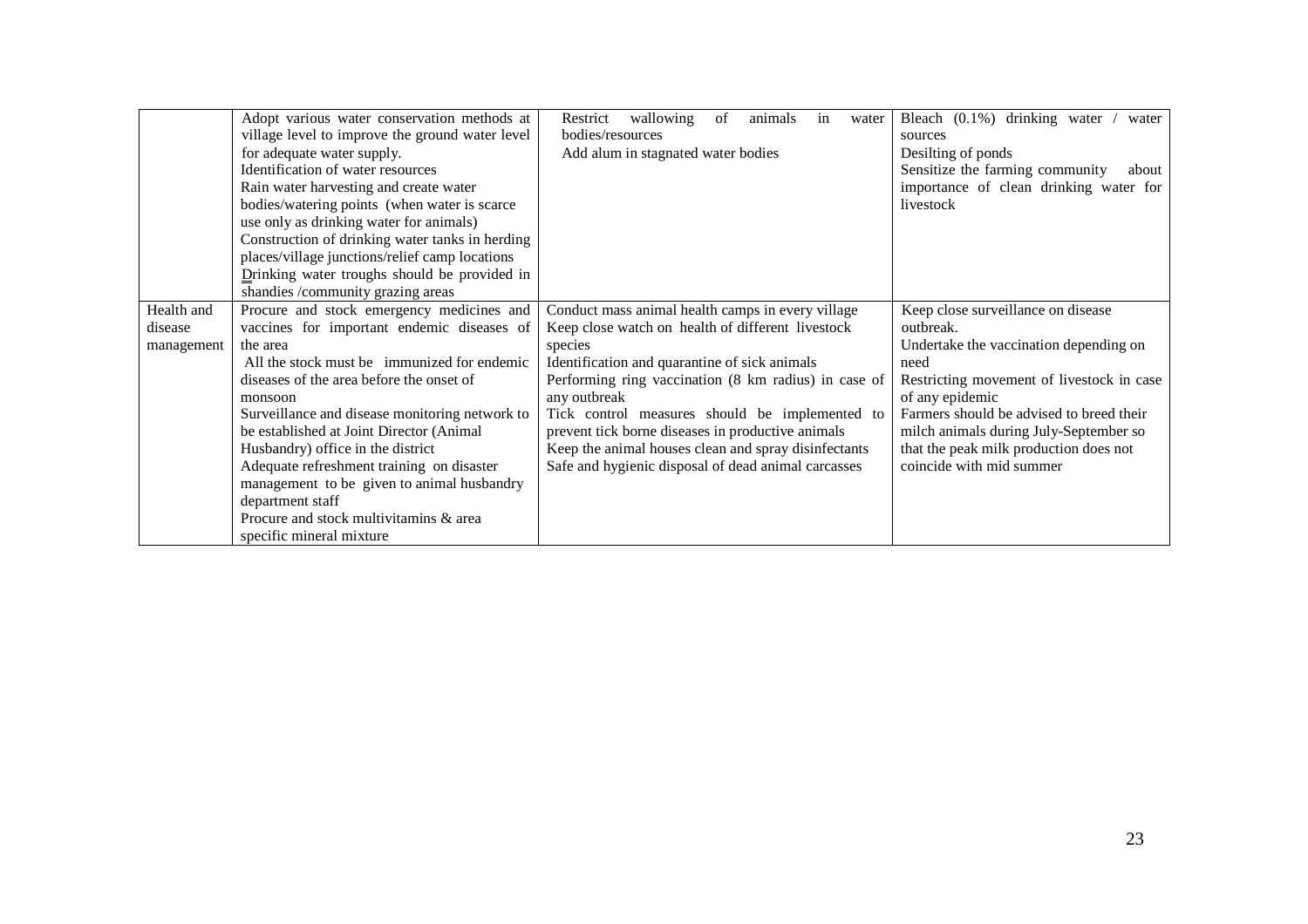| Cyclone/           | Harvest all the possible immature and or wetted           | Arrange relief camps to save productive and high                                           | Restrict movement of animals in case of           |
|--------------------|-----------------------------------------------------------|--------------------------------------------------------------------------------------------|---------------------------------------------------|
| <b>Floods</b>      | grain (Pearlmillet, Pigeon pea, Sorghum,                  | valued animals                                                                             | epidemic                                          |
|                    | Wheat, Green gram, Black gram, maize,                     | Shift productive and high valued animals from                                              | Repair of animal shed                             |
|                    | Soybean, cluster bean etc) and store properly             | affected areas to relief camps                                                             | Cleaning and disinfection of the shed             |
|                    | for use as animal feed.                                   | Carryout deworming to all the animals entering into                                        | Bleach (0.1%) drinking water / water              |
|                    | Protect the stored dry roughage feed (wheat               | relief camps                                                                               | sources                                           |
|                    | straw/sorghum stover etc.,) from wetting and              | Proper hygiene and sanitation of the relief camps,                                         | Deworm all the animals through mass               |
|                    | inundation of stagnated water                             | animal sheds and surroundings                                                              | camps                                             |
|                    | Procure and stock vaccines for important                  | Avoid feeding soaked and mould infected feeds                                              | Vaccinate against possible disease out            |
|                    | endemic diseases                                          | fodders to livestock                                                                       | breaks like HS, BQ, FMD and PPR                   |
|                    | Make available emergency medicines, anti-                 | Treatment of the sick, injured and affected animals                                        | Proper dispose of the dead animals /              |
|                    | diarrheal drugs and electrolytes for transport to         | through arrangement of mobile emergency veterinary                                         | carcasses by burning / deep burying (4-8)         |
|                    | the needy areas                                           | hospitals / rescue animal health workers.                                                  | feet) with lime powder (1kg for small             |
|                    | Keep stock of bleaching powder and lime                   |                                                                                            | ruminants and 5kg for large ruminants) in         |
|                    |                                                           | Spray fly repellants like neem oil, Butax etc., in                                         | pit                                               |
|                    | Don't allow the animals for grazing in case of            | animal sheds and relief camps                                                              | Bleach / chlorinate (0.1%) drinking water         |
|                    | early forewarning (EFW)                                   | Identification and quarantine of sick animals                                              | or water resources                                |
|                    | Incase of EFW of severe cyclone/floods, shift             | Perform ring vaccination (8 km radius) in case of any                                      | Collect drowned crop material, dry it and         |
|                    | the animals to safer places                               | disease outbreak                                                                           | store for future use                              |
|                    | Surveillance and disease monitoring network to            | Sprinkle lime in relief camps and animal sheds                                             | Sowing of short duration fodder crops in          |
|                    | Animal<br>established<br>at<br>Husbandry<br>be            | Proper disposal of dung from relief camps and animal                                       | unsown and water logged areas when                |
|                    | Department in each district                               | sheds                                                                                      | crops are damaged and no chance to                |
|                    | Arrange transportation facilities for animals to          |                                                                                            | replant                                           |
|                    | shift from low lying areas to safer places and            |                                                                                            | Application of urea (20-25kg/ha) in the           |
|                    | also for animal health workers for rescue                 |                                                                                            | inundated areas and CPR's to enhance the          |
|                    | operations                                                |                                                                                            | bio mass production.                              |
| Heat<br>$\pmb{\&}$ | Arrangement for protection from heat wave                 | Heat wave: Allow the animals early in the morning or                                       | Feed the animals as per routine schedule          |
| Cold wave          | Plantation around the shed<br>i)                          | late in the evening for grazing                                                            | Allow the animals for grazing (normal<br>timings) |
|                    | Arrangement of H <sub>2</sub> O sprinklers /<br>$\rm ii)$ | Feed green fodder/silage / concentrates during day time                                    |                                                   |
|                    | foggers in the shed                                       | and roughages / hay during night time                                                      |                                                   |
|                    | iii)<br>Application of white reflector                    | Put on the foggers / sprinkerlers during day time                                          |                                                   |
|                    | paint on the roof                                         | In severe cases, vitamin 'C' and electrolytes should be<br>added in $H_2O$ during day time |                                                   |
|                    | iv)<br>Thatched<br>sheds<br>should<br>be                  | Cold wave:                                                                                 |                                                   |
|                    | provided as a shelter to minimize                         | Allow for grazing between 10AM to 3PM                                                      |                                                   |
|                    | heat stress                                               | Add 25-50 ml of edible oil in concentrates and fed to                                      |                                                   |
|                    | Cold wave: Covering all the wire meshed                   | the animals                                                                                |                                                   |
|                    | open area with gunny bags/<br>walls $\sqrt{ }$            | Put on the heaters during night time                                                       |                                                   |
|                    | polyethylene sheets (with a mechanism for                 | Apply / sprinkle lime powder in the animal shed to                                         |                                                   |
|                    | lifting during the day time and putting down              | neutralize ammonia accumulation                                                            |                                                   |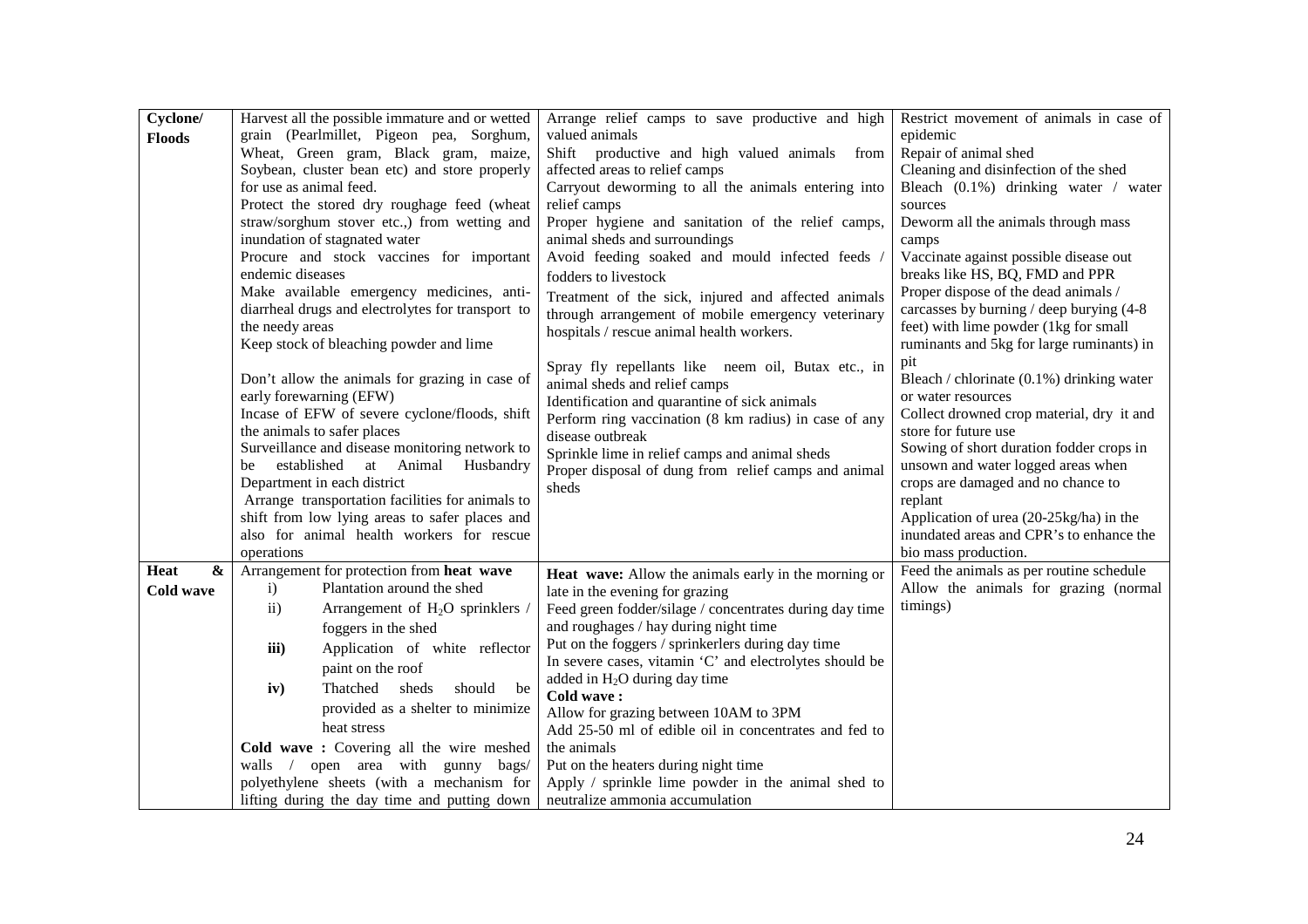|                  | during night time)                 |                                             |                                                                                                        |
|------------------|------------------------------------|---------------------------------------------|--------------------------------------------------------------------------------------------------------|
| <b>Insurance</b> | Encouraging insurance of livestock | Listing out the details of the dead animals | Submission for insurance claim and<br>availing insurance benefit<br>Purchase of new productive animals |
| <b>Insurance</b> | Encouraging insurance of livestock | Listing out the details of the dead animals | Submission for insurance claim and<br>availing insurance benefit<br>Purchase of new productive animals |
| <b>Insurance</b> | Encouraging insurance of livestock | Listing out the details of the dead animals | Submission for insurance claim and<br>availing insurance benefit<br>Purchase of new productive animals |

#### **2.5.2 Poultry**

|                               | <b>Suggested contingency measures</b>                                                                                                                  |                                                                                                                                                                                   |                                                                                                                                      |
|-------------------------------|--------------------------------------------------------------------------------------------------------------------------------------------------------|-----------------------------------------------------------------------------------------------------------------------------------------------------------------------------------|--------------------------------------------------------------------------------------------------------------------------------------|
|                               | Before the event <sup>a</sup>                                                                                                                          | During the event                                                                                                                                                                  | After the event                                                                                                                      |
| <b>Drought</b>                |                                                                                                                                                        |                                                                                                                                                                                   |                                                                                                                                      |
| Shortage of feed ingredients  | Storing of grain like maize,<br>bajra, jowar, broken wheat/rice<br>etc, to use as supplemental feed<br>during drought                                  | Feed with house hold grain to all the birds in<br>the noon i.e., after morning scavenging<br>Supplementation of shell grit (calcium) for<br>laying birds<br>Culling of weak birds | Feed supplementation to all the survival<br>birds                                                                                    |
| Drinking water                | Store adequate good quality<br>water                                                                                                                   | Use water sanitizers and offer cool hygienic<br>drinking water                                                                                                                    | Provide clean and hygienic drinking water                                                                                            |
| Health and disease management | Culling of sick birds.<br>Deworming and vaccination<br>against RD and IBD                                                                              | Supplementation of Vit. A,D,E, K and B-<br>complex including vit C in drinking water<br>(5ml in one litre water)                                                                  | Hygienic and sanitation of poultry house<br>Disposal of dead birds by burning /<br>burying with lime powder in pit                   |
| <b>Floods</b>                 |                                                                                                                                                        |                                                                                                                                                                                   |                                                                                                                                      |
| Shortage of feed ingredients  | In case of early forewarning of<br>floods, shift the birds to safer<br>place<br>Storing of grain like maize,<br>bajra, jowar, broken wheat/rice<br>etc | Use stored feed as supplement<br>Don't allow for scavenging<br>Culling of weak birds                                                                                              | Routine practices are followed<br>Deworming and vaccination against RD                                                               |
| Drinking water                | Protect the stored water from<br>contamination                                                                                                         | Use water sanitizers<br>Offer hygienic drinking water                                                                                                                             | Provide clean and hygienic drinking water                                                                                            |
| Health and disease management | In case of EFW, add antibiotic<br>powder<br>(Terramycin/Ampicilline/<br>Ampiclox etc., 10g in one litre)                                               | Prevent water logging around the sheds<br>Provide proper drainage facility to clear<br>stagnated water<br>Assure supply of electricity by generator or                            | Sanitation of poultry house<br>Treatment of affected birds<br>Disposal of dead birds by burning /<br>burying with line powder in pit |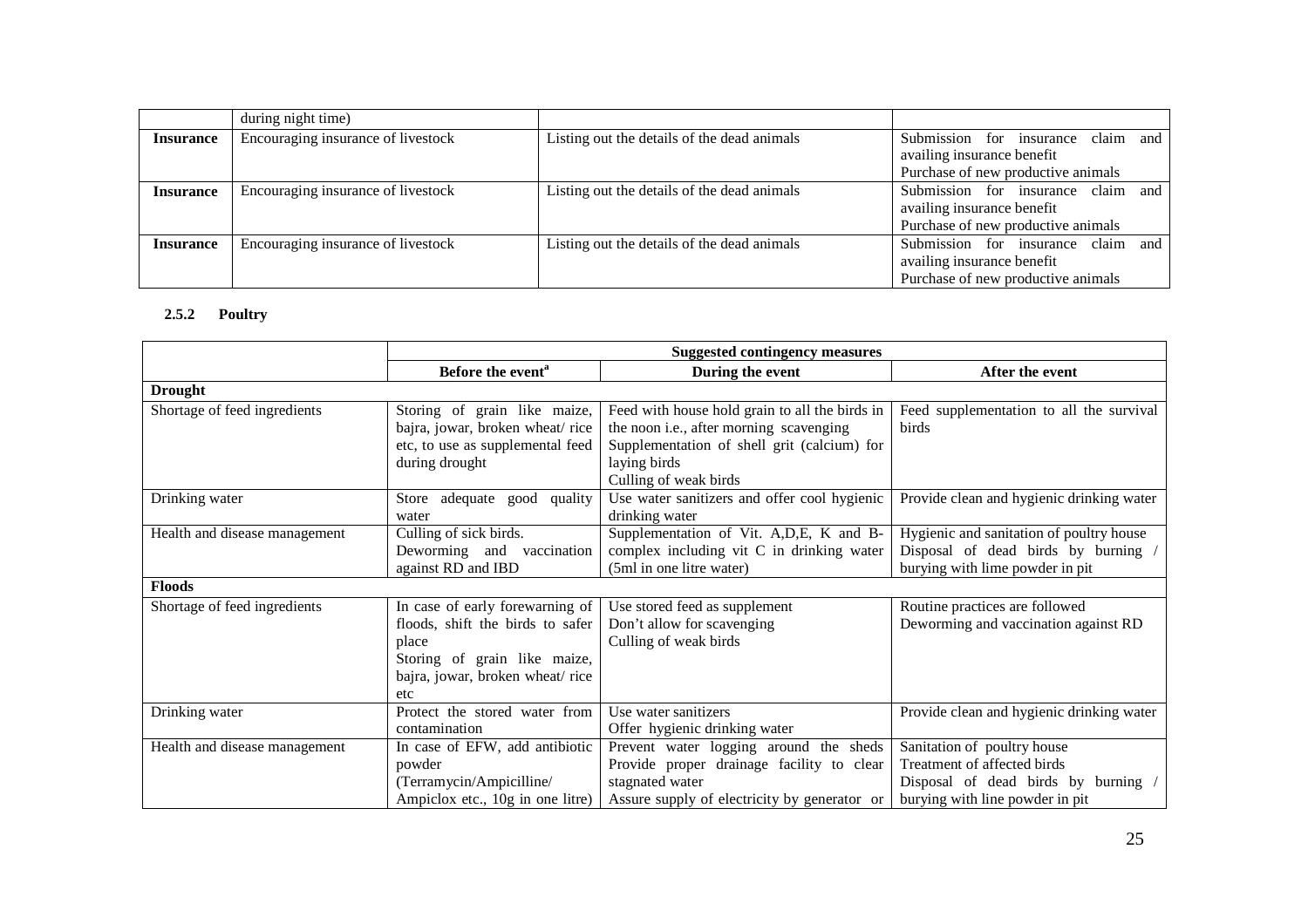|                                | in drinking water to prevent any<br>disease outbreak                                                                                              | solar energy or biogas<br>Sprinkle lime powder to prevent ammonia<br>accumulation due to dampness<br>Sanitation of poultry house                                                                                                           | Disposal of poultry manure to prevent<br>protozoal problem<br>Supplementation of coccidiostats in feed<br>Vaccination against RD                                                                                              |
|--------------------------------|---------------------------------------------------------------------------------------------------------------------------------------------------|--------------------------------------------------------------------------------------------------------------------------------------------------------------------------------------------------------------------------------------------|-------------------------------------------------------------------------------------------------------------------------------------------------------------------------------------------------------------------------------|
| Cyclone                        |                                                                                                                                                   |                                                                                                                                                                                                                                            |                                                                                                                                                                                                                               |
| Shortage of feed ingredients   | In case of EFW, shift the birds<br>to safer place<br>Storing of grain like maize,<br>bajra, jowar, broken wheat/rice<br>etc Culling of weak birds | Use stored feed as supplement<br>Don't allow for scavenging<br>Protect from thunder storms                                                                                                                                                 | Routine practices are followed                                                                                                                                                                                                |
| Drinking water                 | Protect the stored water from<br>contamination                                                                                                    | Use water sanitizers<br>Offer hygienic drinking water                                                                                                                                                                                      | Provide clean and hygienic drinking water                                                                                                                                                                                     |
| Health and disease management  | In case of EFW, add antibiotic<br>powder in drinking water to<br>prevent any disease outbreak                                                     | Sanitation of poultry house<br>Treatment of affected birds<br>Prevent water logging around the sheds<br>Assure supply of electricity<br>Sprinkle lime powder (5-10g per square feet)<br>to prevent ammonia accumulation due to<br>dampness | Disposal of dead birds by burning / deep<br>burying with lime powder in pit<br>Disposal of poultry manure to prevent<br>protozoal problem<br>Supplementation of coccidiostats in feed<br>Vaccination against Ranikhet Disease |
| <b>Heat wave</b>               |                                                                                                                                                   |                                                                                                                                                                                                                                            |                                                                                                                                                                                                                               |
| Shelter/environment management | Provision of proper shelter with<br>good ventilation                                                                                              | In<br>foggers/water<br>severe<br>cases,<br>sprinklers/wetting of hanged gunny bags<br>should be arranged in the shed<br>Don't allow for scavenging during mid day                                                                          | Routine practices are followed                                                                                                                                                                                                |
| Health and disease management  | Deworming and vaccination<br>against RD and fowl pox                                                                                              | Supplementation with house hold grain<br>Provide cool and clean drinking water with<br>electrolytes and vit. C<br>In hot summer, add anti-stress probiotics in<br>drinking water or feed                                                   | Routine practices are followed                                                                                                                                                                                                |
| <b>Cold wave</b>               |                                                                                                                                                   |                                                                                                                                                                                                                                            |                                                                                                                                                                                                                               |
| Shelter/environment management | Provision of proper shelter<br>Arrangement for brooding<br>Assure supply of continuous<br>electricity                                             | Close all openings with polythene sheets<br>In severe cases, arrange heaters in the shed<br>Don't allow for scavenging during early<br>morning and late evening                                                                            | Routine practices are followed                                                                                                                                                                                                |
| Health and disease management  | Deworming<br>and<br>vaccination<br>against IBD                                                                                                    | Supplementation with house hold grain<br>Sanitation of poultry house                                                                                                                                                                       | Routine practices are followed                                                                                                                                                                                                |